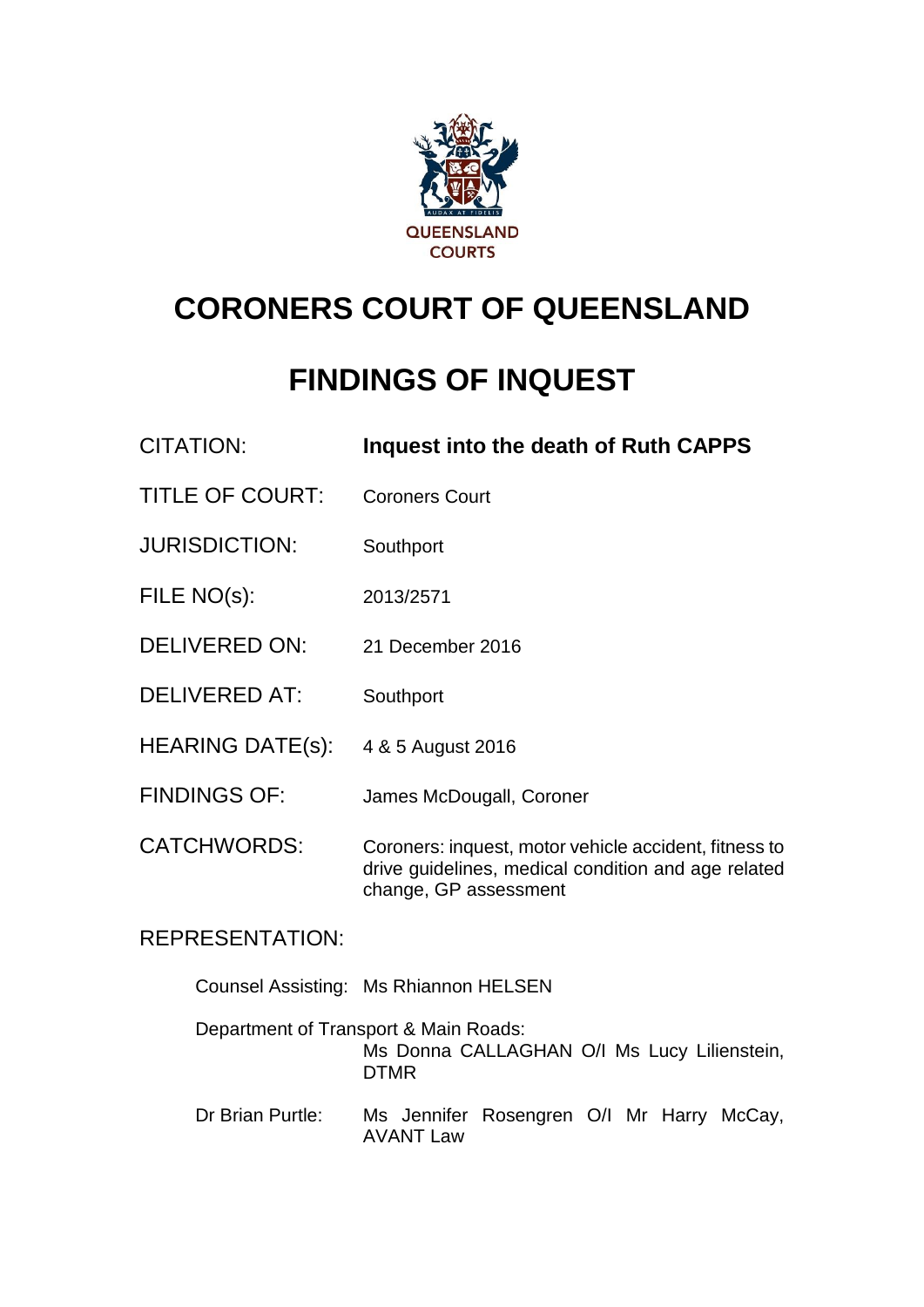| Information from the Department Of Transport and Main Roads15 |  |
|---------------------------------------------------------------|--|
|                                                               |  |
|                                                               |  |
| The findings required by s. 45 of the Coroners Act 200323     |  |
|                                                               |  |

# **Contents**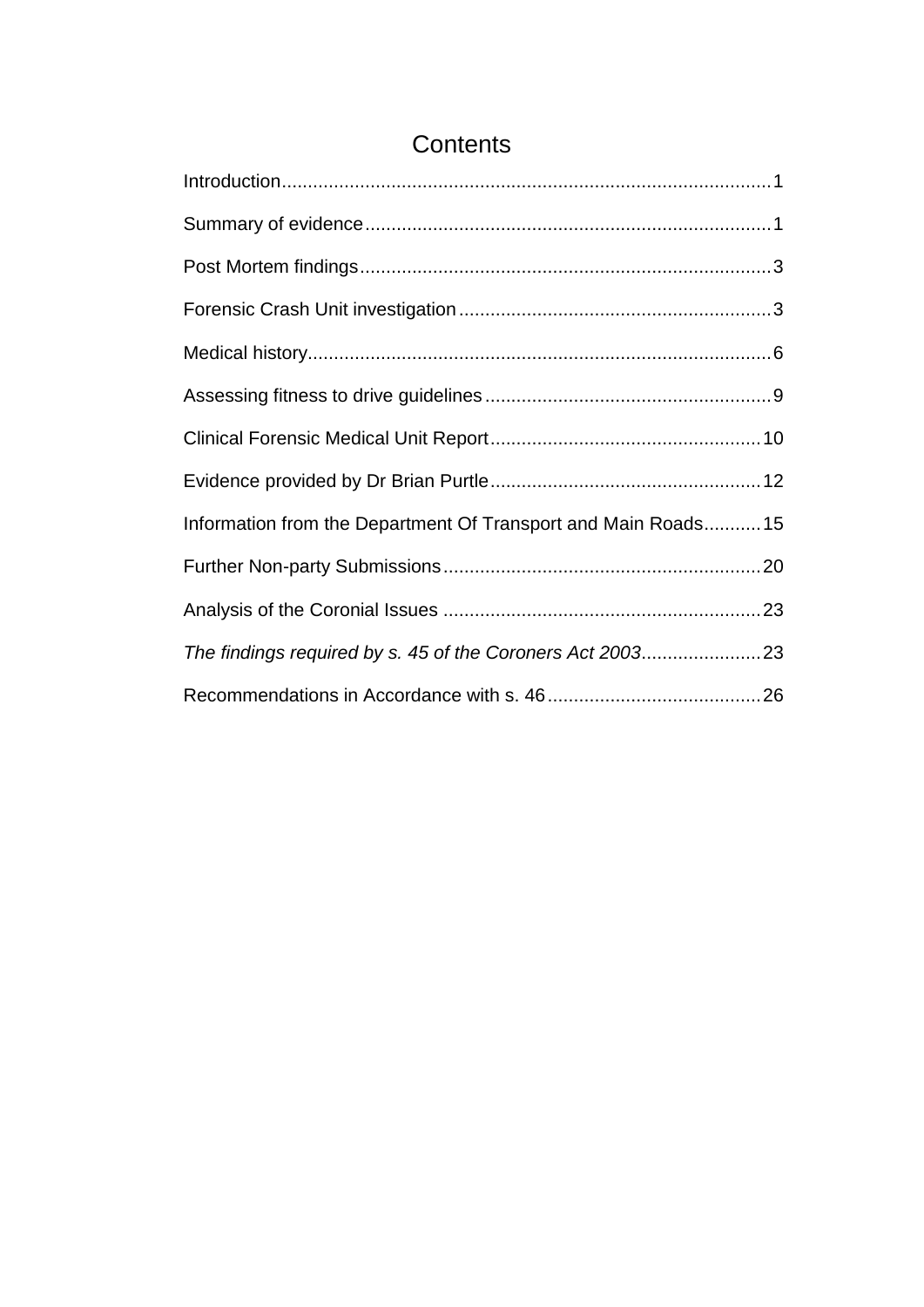# <span id="page-2-0"></span>**Introduction**

- 1. Ruth Capps died from injuries suffered in a motor vehicle accident that occurred at 10.00am on 18 July 2013 on Mudgeeraba Road at Mudgeeraba. Ruth Capps was a driver of one of the vehicles involved in the accident. The other vehicle was a maxi taxi containing a driver and two passengers. All of the occupants of the maxi taxi were injured, one of them seriously. An inquest into the death of Ms Ruth Capps was held at the Coroners Court at Southport over two days from 4 August 2016 to 5 August 2016.
- 2. A brief of evidence, which included the Forensic Crash Unit coronial investigation report, as well as numerous statements, photographs and other materials gathered during the coronial investigation, were tendered at the commencement of the inquest. Eleven witnesses were called to give evidence during the course of the inquest.
- 3. Ms Ruth Capps was 75 years of age at the time of her death. She lived alone, following her husband's death in 1999, and did not have any children. She was in regular contact with her sister who resided in Melbourne. Medically, Ms Capps had a history of Type II diabetes, transient ischemic attack, restless leg syndrome, hypertension, chronic insomnia and chronic lower back pain due to a degenerative condition, osteoarthritis, recurrent falls, sleep apnoea and peptic ulcer disease.

# <span id="page-2-1"></span>**Summary of evidence**

- 4. Ms Capps had a long standing history of chronic back pain, and was prone to falls. She lived alone but received assistance in support of her daily living activities from friends, including her neighbour, Ms Tracey Hughes. Ms Hughes, who gave evidence at the inquest, described Ms Capps as 'very slow' in her movements and required the assistance of a walker or walking stick to mobilize. In her opinion, Ms Capps' mobility had decreased in the two years prior to her death, and her reaction times were slow. She was also prone to randomly fall asleep suddenly at varying times. Another friend, Mr Roy Heslop, who also gave evidence during the inquest, described Ms Capps as *'*very frail*'* and *'*old for her age'.
- 5. Following a number of falls, Ms Capps was admitted to the Gold Coast Hospital (GCH) for prolonged periods in 2011 and 2012. During this time, it was the assessment of a number of medical consultants that she was not fit to drive due to her limited mobility and slow reaction times. This was clearly communicated to Ms Capps and her treating general practitioner, Dr Charulata Shah from the Health Choice Medical Centre.
- 6. On 9 January 2012, three of Ms Capps' friends, Mrs Eunice Keppie, Mr Douglas Keppie and Mr John Merritt attended the Mudgeeraba Police Station to report their concerns as to her medical fitness to drive. In a letter written to police, they state that Ms Capps was recently in hospital and could barely walk, requiring the assistance of a walking stick or walker. She had also been observed to have slow reaction times and on numerous occasions, would fall asleep easily, and she did not appear to be in control of her vehicle.
- 7. Mrs Keppie gave evidence during the inquest. She met Ms Capps through a mutual friend at the Cedar Cutters Club (the Club) and would see her once a week. She describes Ms Capps as *'*very thin and frail' who was 'very slow walking'. Whilst Ms Capps was said to have had the occasional 'dance' by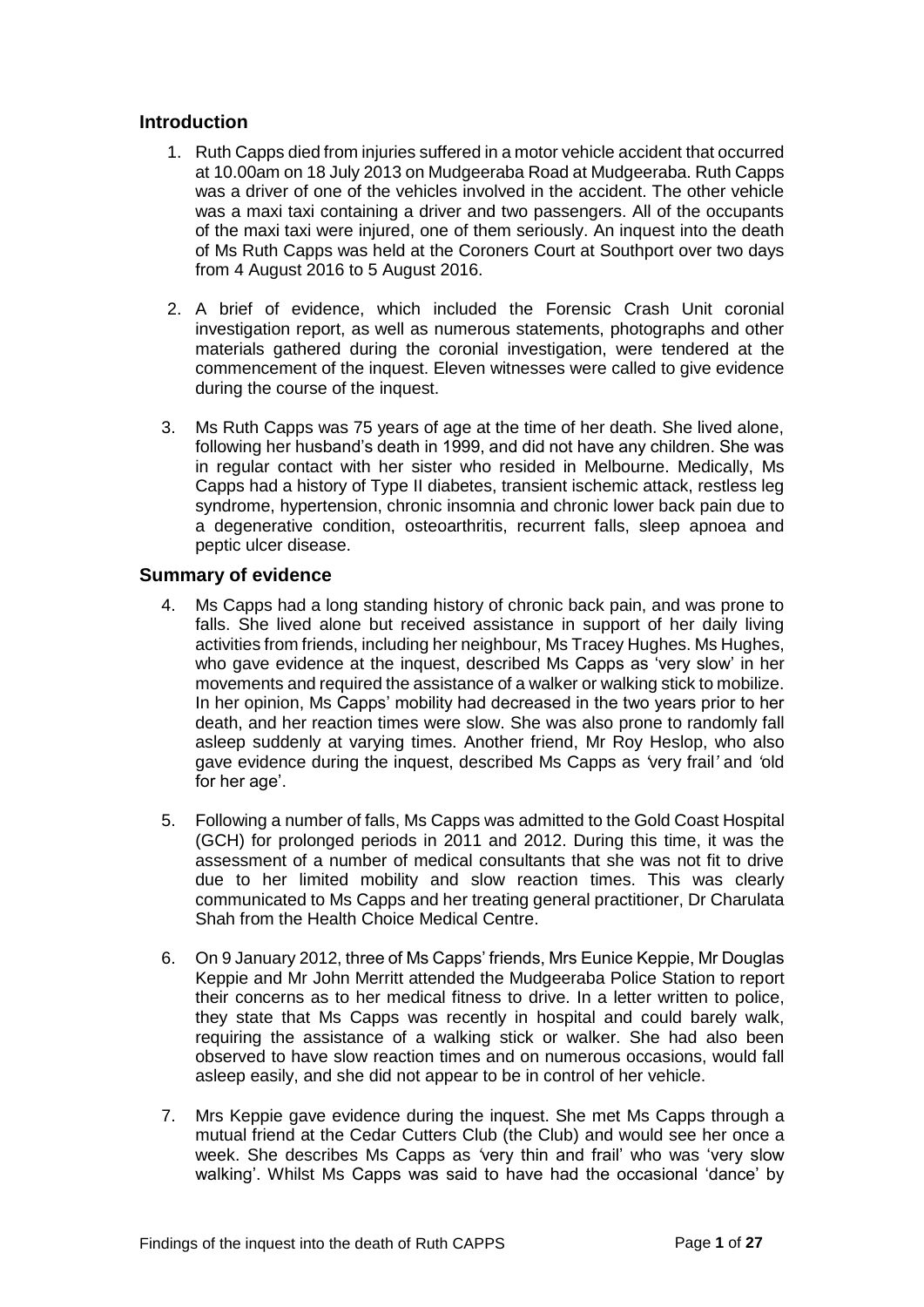'moving around the floor' at the Club, Mrs Keppie recalls that Ms Capps often used a walker or walking stick and would shuffle rather than walk. She held genuine concerns as to Ms Capps' ability to drive safely as she did not appear to have 'proper control of her car'. She also describes Ms Capps' as 'tottery', who was quite 'slow talking', and appeared to have slow reaction times. While at the Club, Ms Capps had also been observed to fall asleep quite often.

- 8. In response to the concerns raised, Senior Constable David Borrowdale of Mudgeeraba Police Station completed a Medical Show Cause report to the Department of Transport and Main Roads (DTMR). This report notes that Officer Borrowdale attended to speak to Ms Capps on 13 January 2012, following the concerns raised about her fitness to drive. She told him that she had a medical certificate, which permitted her to drive. When questioned about recent treatment she had received from the Robina Hospital, she stated that whilst she had been advised by doctors not to drive, she intended to continue to do so. Senior Constable Borrowdale, who gave evidence during the inquest, described Ms Capps as 'very frail', who was 'struggling to get to the door, struggling to walk' and required the aid of a walking stick. In his opinion, Ms Capps' 'would struggle to get into a car, let alone drive the car,' and as such he thought it was 'fairly obvious' that she 'would not have the ability to drive the vehicle'. As a result of the concerns held about Ms Capps' driving ability, Senior Constable Borrowdale referred the matter to the Medical Unit of DTMR.
- 9. On 25 January 2012, DTMR sent a letter to Ms Capps stating that they proposed to cancel her licence and requested a Medical Certificate for Motor Vehicle Driver (Form 3712) confirming her fitness to drive. She failed to produce her licence or a medical certificate, and as such on 27 February 2012, Ms Capps' driver's licence was cancelled.
- 10. On 30 March 2012, following a referral by Dr Shah, Ms Capps underwent an Occupational Therapy Driving Assessment with Occupational Therapist, Ms Michelle Palmada. The off road assessment showed that Ms Capps had no cognitive deficits that may have impacted her driving ability, physically, she suffered from reduced right shoulder strength, left-hand pain, reduced strength in knee movements, reported lower back pain and restricted visual fields, which may have impacted on her vehicle positioning, steering, reflexes and speed modulation. Ms Palmada concluded that the on road assessment demonstrated that Ms Capps' condition did impact on her ability to drive safely. She noted that, 'Mrs Capps was unable to demonstrate overall safety and competence in driving areas observed due to multiple vehicle positioning, steering and speed modulation difficulties and errors noted.' She recommended that Ms Capps discontinue driving and surrender her licence.
- 11. Despite her licence cancellation, it appears that Ms Capps was determined to get her independence back by having her licence reinstated. She told friends that she intended to find a doctor who would reinstate her licence. Records confirm that she had visited different doctors in an attempt to regain her licence.
- 12. Seven days prior to the fatal crash on 11 July 2013, Ms Capps' licence was reinstated after she was provided with medical clearance by Dr Brian Purtle from the Mudgeeraba Medical Centre. Dr Purtle claims that he had been seeing Ms Capps on and off for the past two years, having last consulted with her on 1 July 2013. Medicare and MEDICAL records, however, confirm that Dr Purtle only started treating Ms Capps on 26 November 2012. He subsequently signed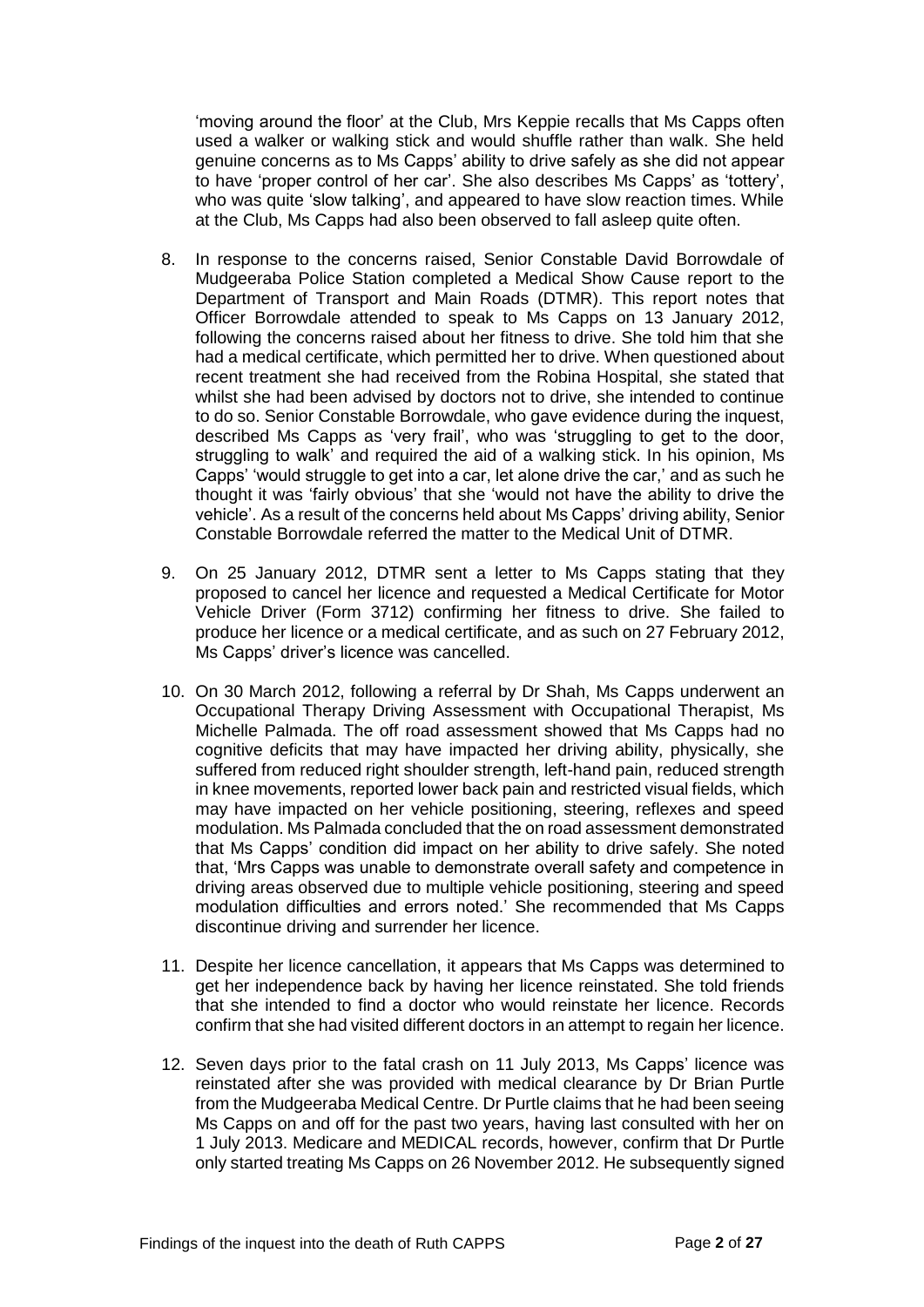the requisite Medical Certificate for Motor Vehicle Driver (Form 3712), for renewal of her licence with no conditions attached.

- 13. On 17 July 2012, the night prior to the incident, Ms Capps drove out to a friend's property at Guanaba. After arriving at 5:00pm she retired to bed that evening at 8:30pm and woke at 7:00am the next morning. She stated that she was tired and had not slept well. She left later that morning to return home, which was around a 45 to 50 minute trip.
- 14. At around 10:00am on 18 July 2013, Ms Capps was involved in a collision while driving along Mudgeeraba Road, Mudgeeraba. While driving her car southbound along Mudgeeraba Road, Ms Capps was seen to drift onto the wrong side of the road and collide with the front of a maxi taxi travelling northbound. As a result of the collision, Ms Capps sustained serious injury and was pronounced deceased at the GCH at 7:00pm that evening.

# <span id="page-4-0"></span>**Post Mortem findings**

- 15. On 22 July 2013, an external and full internal post-mortem examination was conducted by pathologist, Dr Dianne Little. A number of toxicology tests, as well as a full body CT scan, were also carried out. The external and internal examination revealed multiple injuries, the combined effect of which directly caused Ms Capps' death. These injuries included, a chest injury with multiple fractured ribs on both side causing laceration and contusion of the left lung and haemorrhage and escape of air into the left chest cavity, tear of the aorta in the chest, abdominal injury with laceration and bruising of the spleen, and fractures of the femurs and right wrist.
- 16. The internal post-mortem examination also revealed that Ms Capps was suffering from severe degenerative narrowing of the coronary arteries, which would likely have decreased her body's ability to cope with the effects of the injuries and would have contributed to her death. The heart was also enlarged with fine scarring.
- 17. Dr Little noted that it may have been Ms Capps' heart disease, which may have caused her to veer to the wrong side of the road, as both atherosclerotic heart disease and hypertensive heart disease can result in arrhythmias, which can cause a loss of consciousness for brief periods.
- 18. Toxicological testing revealed low levels of the sedative drug, Nitrazepam and the analgesic drug, paracetamol. Morphine and fentanyl were also detected, having been administered as part of the medical treatment provided by the GCH prior to her death.
- 19. Dr Little is of the view that Ms Capps' death was caused by multiple injuries sustained as a result of a motor vehicle collision. Her coronary artery atherosclerosis was also listed as a significant condition.

# <span id="page-4-1"></span>**Forensic Crash Unit investigation**

20. A full investigation was subsequently conducted into the circumstances of Ms Capps' death by Senior Constable Jenny Lowe and Senior Constable Steve Paris of the Forensic Crash Unit (FCU), Coomera. On 15 September 2014, an extensive and comprehensive report detailing FCU's findings, as well as a number of possible future recommendations, was submitted. Senior Constable Paris was called to give evidence during the inquest.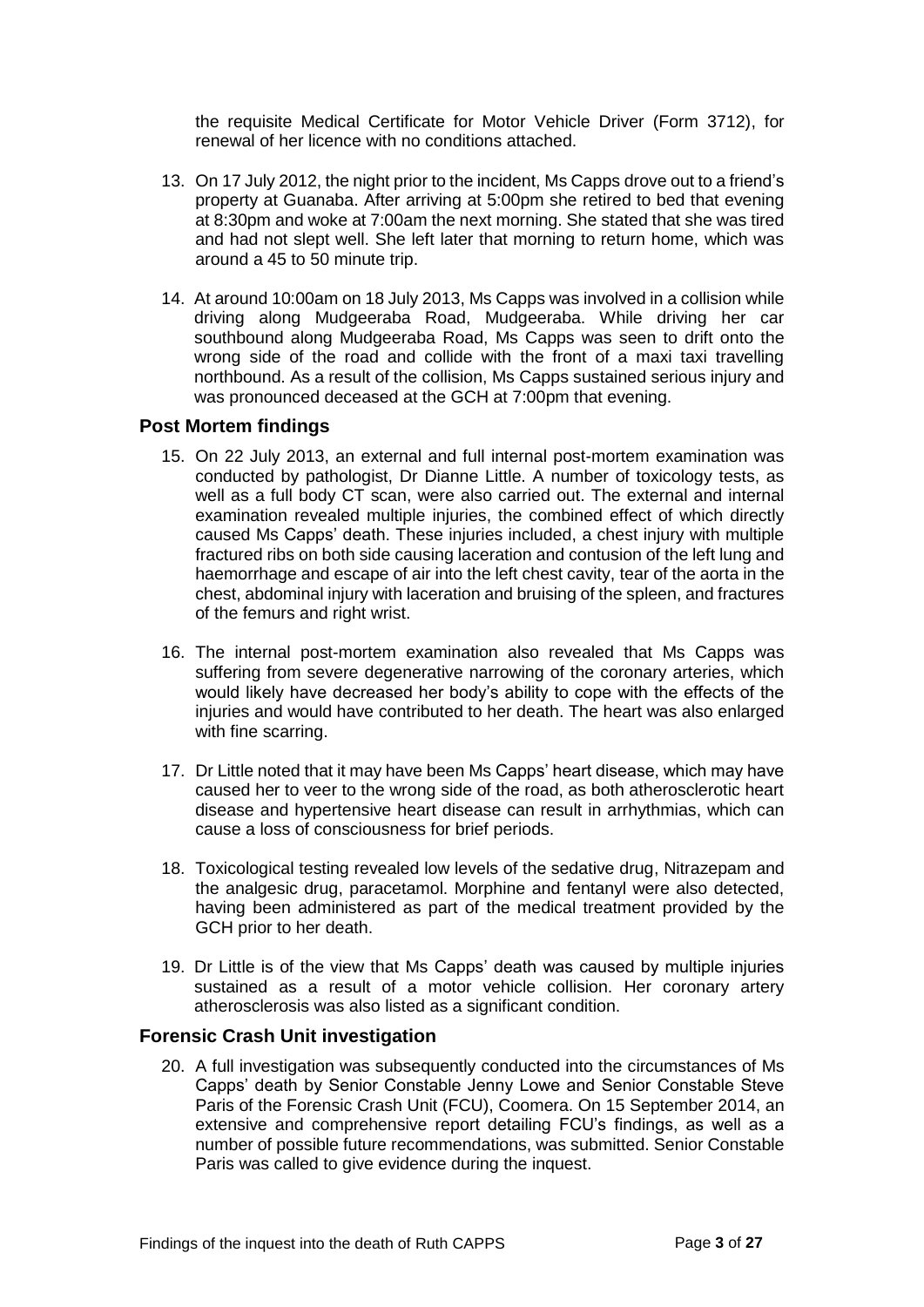21. The following is a summary of the relevant portions of the FCU report:-

#### *Location of the collision & condition of the roadway*

- 22. The collision occurred in the northbound lane of Mudgeeraba Road, Mudgeeraba, on the crest of a hill. This section of Mudgeeraba Road is a two lane undivided carriageway allowing traffic to travel north and south, separated by double white continuous painted lines. On the northbound side of the road, the road is further separated into three lanes.
- 23. The northbound side of the road is separated into three lanes. From west to east, the first lane is separated by white painted chevrons for buses to attend the bus stop without disrupting the flow of traffic. The second lane is to allow through traffic to pass vehicles turning right into Scullin Street via the third lane. The three lanes then all merge together further north to form one lane. The northbound and southbound lanes are separated by double white painted lines, with a break for traffic to legally turn in and out of Scullin Street. This is also a slight left hand bend upon approaching the intersection southbound.
- 24. At 11:20am on 18 July 2013, SC Lowe attended the scene with Senior Constable Paris. Upon arrival, very fine rain was falling, which fortunately didn't last long. At the time of the incident it had not been raining although it was overcast.
- 25. The roadway was noted to be sealed bitumen in good condition. There were no obstructions or debris on the roadway that would have contributed to the incident.
- 26. Investigators observed a white maxi taxi in the northbound lane, facing in a northerly direction. A white Holden Commodore (Ms Capps' vehicle) was facing west, at a right angle to the Toyota maxi taxi. The front of the vehicles had impacted and there was significant damage to Holden Commodore and the front of the taxi.
- 27. No tyre friction marks were located in relation to the incident, suggesting that there had not been any heavy or emergent braking from either vehicle for any distance. In the northbound lane near the driver's side of the maxi taxi, investigators located road scarring in the form of gouge marks and scratch marks. These markings indicated the area where the front underneath of the Holden Commodore had impacted the ground following impact with the taxi. A number of items were located on the roadway behind the Holden Commodore, which had been dislodged from the boot after impact. There was also debris at the front of both vehicles and glass pieces on the roadway.

# *Holden Commodore*

- 28. Ms Capps' white Holden Commodore sustained contact damage to the front driver's side of the vehicle after coming into direct contact with the front driver's side of the maxi taxi. The number plate of the maxi taxi had imprinted to the front driver's side of the Commodore. The Commodore's number plate had also made an imprint on the front bumper of the taxi.
- 29. From the impact, there was induced damage down the driver side of the Commodore. The 'B' pillar had been bent down and inwards, and the frame around the driver's side was also bent. Prior to the FCU investigators arriving on the scene, the driver's side door had been removed by the Queensland Fire Service to access Ms Capps. There was also some induced damage on the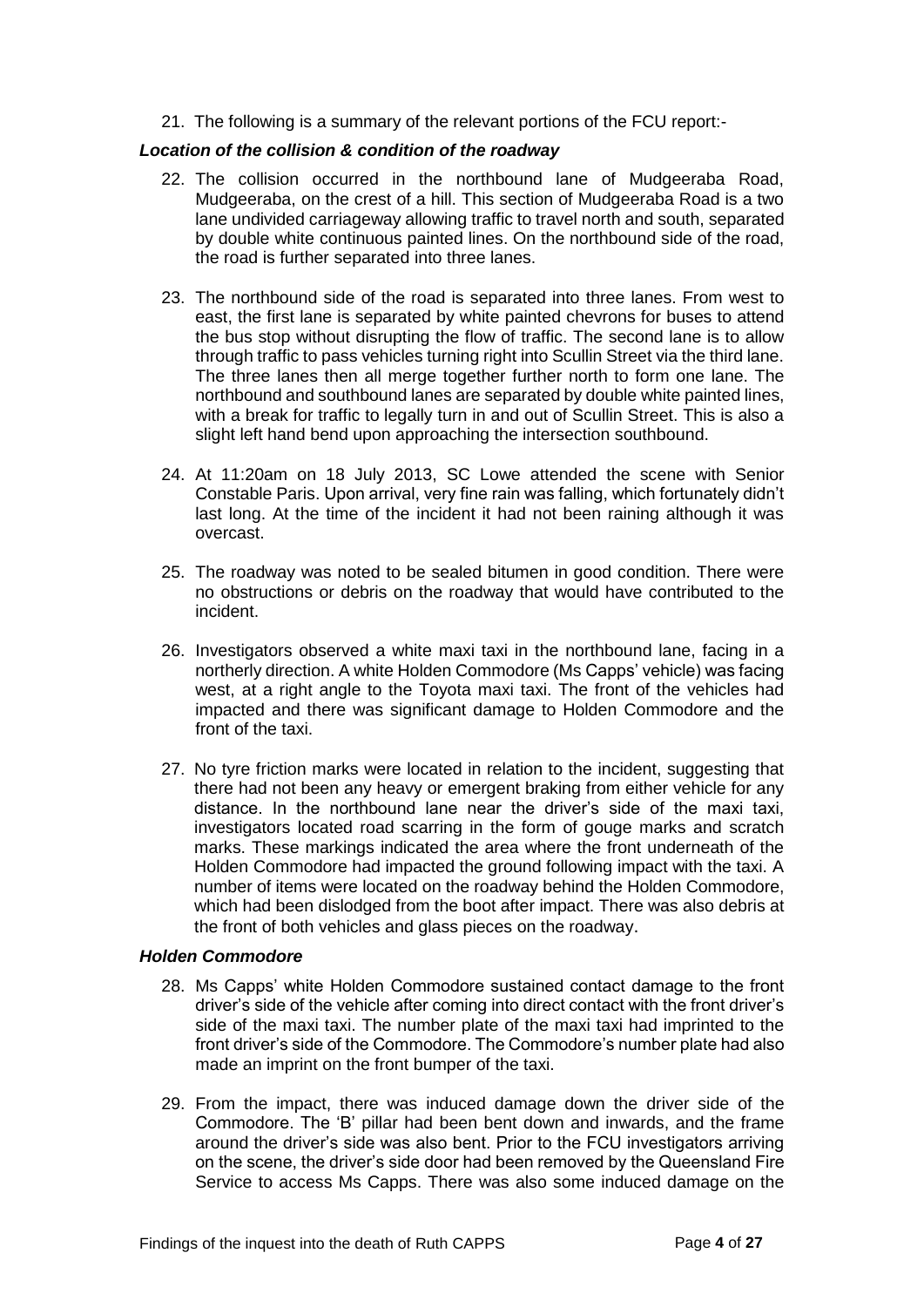rear driver's side panel causing it to bend, which had allowed the boot to spring open. The panel around the front passenger side also sustained some induced damage stopping the front passenger door from closing. Very little damage was observed to the rear and passenger side of the vehicle, aside from minor induced damage from the collision impact. The windscreen had sustained mostly induced damage, and there was a strike on the inside front passenger side from a walking aid on the front seat.

30. In the interior of the Commodore, the driver's airbag had been deployed on impact. The front dashboard was pushed forward toward the driver. Two cushions were located on the front driver's seat. It appears that Ms Capps was wearing her seatbelt at the time of the crash.

#### *Maxi Taxi*

- 31. The white Toyota maxi taxi sustained contact damage to the front driver's side of the vehicle, including the driver's side door. It appears that as the Holden Commodore came into contact with the maxi taxi, it has jammed into the front driver's side guard and then rotated anticlockwise. The taxi subsequently sustained induced damage to the passenger side front door and the windscreen. There was no other damage to the outside of the vehicle.
- 32. In the front interior of the maxi taxi both air bags had been deployed. The taxi had been carrying two passengers, who were seated in the single seat near the rear sliding door and the other across the aisle. The passenger in the single seat was not wearing a seat belt at the time of the collision.

#### *Mechanical inspections*

33**.** On 23 July 2013, both vehicles involved in the collision were inspected by Mervyn Ritchie, an authorised Vehicle Inspection Officer for the Queensland Police Service. Following an examination of the Holden Commodore, Mr Ritchie observed extensive damage to the front right hand side of the vehicle. He was of the view that the vehicle was in satisfactory mechanical condition prior to the collision. As such, there were no mechanical defects evident, which could have contributed to the cause of the incident. The maxi taxi was also found to be in satisfactory condition, with no mechanical defects, which could have contributed or caused the collision.

# *Investigation conclusions*

- 34. The FCU investigations revealed that, although Ms Capps was mentally sound, she was clearly very physically frail. It was the general opinion of family and friends that she should not have been driving due to her physical health. Nonetheless, she was provided with a medical certificate suggesting that she was fit to drive by Dr Purtle two weeks before her death.
- 35. Based upon the FCU investigation, the evidence of her friends, who were motivated entirely by concern for Ms Capp's safety and the safety of other road users and the evidence of medical practitioners, there is grave doubt as to Ms Capps' ability to drive a motor vehicle safely at the time she had her licence renewed. At the time of renewal, there were no conditions placed on Ms Capps' licence as per Table 3, Licence Conditions and the *Assessing Fitness to Drive Manual recommended by Austroads and the National Transport Commission.* Conditions related to Ms Capps would have been age-associated deteriorations, such as: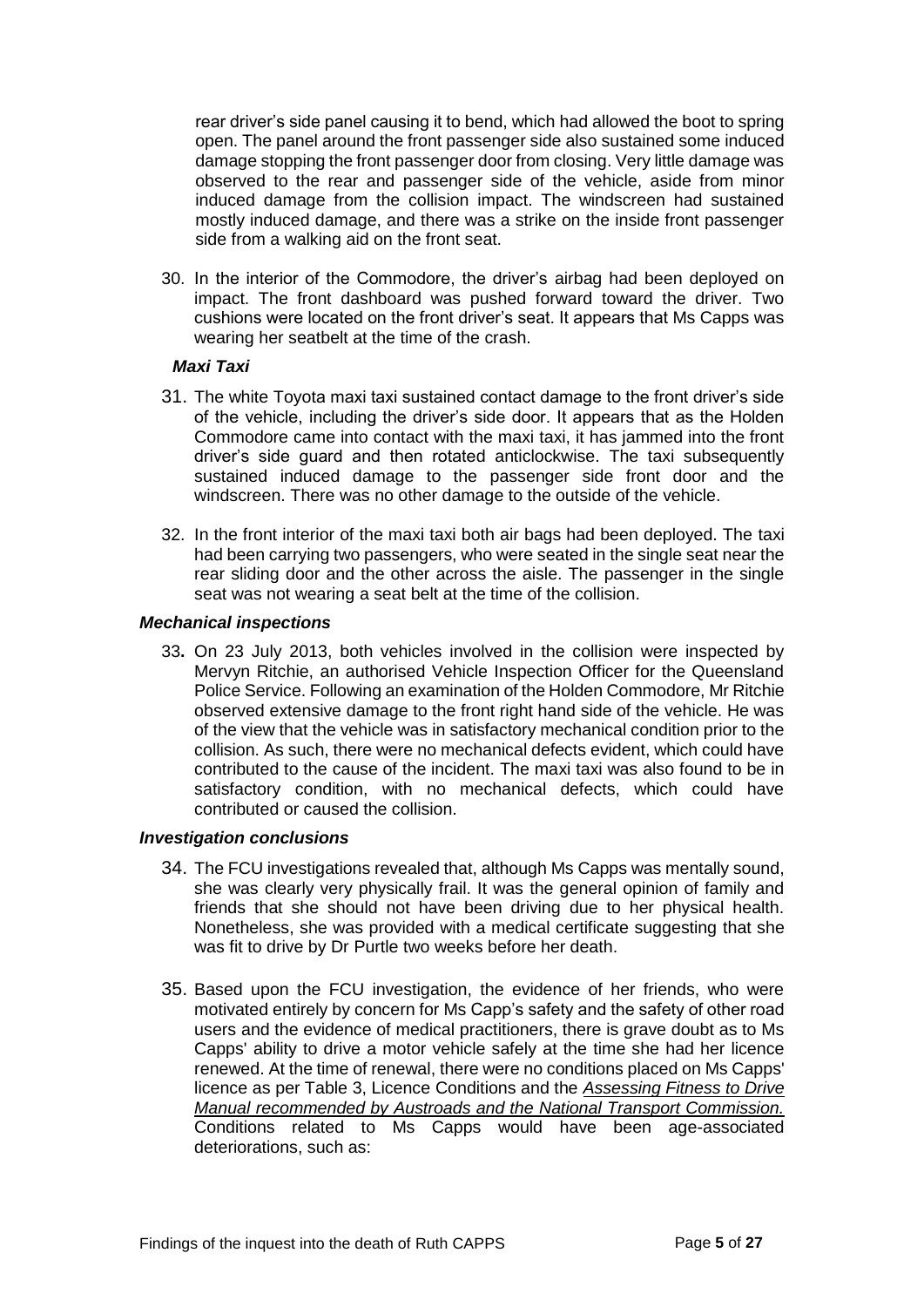- (a) Driving during off-peak only;
- (b) Drive within a 20km radius of place of residence;
- (c) Drive in daylight hours only; and<br>(d) No freeway driving.
- No freeway driving.
- 36**.** Considering Ms Capps' propensity to fall asleep and her frail physical condition, SC Lowe was of the view that such conditions should have been added to her licence. She states that the assessment previously conducted of Ms Capps' in April 2012 by the occupational therapist should have been taken into account when Dr Purtle determined that Ms Capps was fit to drive.

#### *Recommendations*

- 37. As a result of the FCU investigation, SC Lowe recommended that the Medical Certificate for drivers over 75 years of age be amended to require that doctors test a person's movement, which should include:
	- (i) moving feet from brake to accelerator;
	- (ii) able to move the head to look left, right and over both shoulders; and
	- (iii) reaction times, particularly the ability to make the right choice when there is an emergent situation.

# <span id="page-7-0"></span>**Medical history**

- 38. From November 2005 until April 2012, Ms Capps attended the Health Choice Medical Centre where she consulted with Dr Sachin Gupta and Dr Charulata insomnia, osteoarthritis, peptic ulcer disease as well as other general, intermittent ailments. Shah. She sought regular treatment for a number of conditions including, Type II diabetes, restless leg syndrome, hypertension, high blood pressure, chronic lower back pain due to a degenerative condition, osteoarthritis, recurrent falls, sleep apnoea and peptic ulcer disease.
- 39. In September 2010, Ms Capps underwent a Continuous Positive Airway Pressure (CPAP) trial in response to a sleep study showing she had moderate to severe Obstructive Sleep Apnoea.
- 40. Medical records from the GCH confirm that Ms Capps was admitted on 12 November 2011 following a fall, which caused her to injure her right ankle. The records note that she had a history of increasing falls and decreased mobility over the previous 12 months. Ms Capps was also diagnosed with an iron deficiency, anaemia and a Vitamin B12 deficiency. She was released on 16 November 2011.
- 41. On 29 November 2011, Ms Capps was again admitted to the GCH following two falls, which caused her to suffer right hip, right ankle and lower back pain. Ms Capps stated that she had fallen in the kitchen and then on another occasion later in the day. She was unsure why or how she had fallen. It was noted that her falls appeared to be secondary to her poor mobility. She was assessed as having a high fall risk having suffered six falls in 12 months. During the admission, it was suggested to Ms Capps by Medical Consultant, Dr Das that she should not drive due to her unsteadiness. It was further suggested that she undergo a fitness driver assessment by her general practitioner. Ms Capps was subsequently reviewed by occupational therapy officers and the social work department. She was discharged from hospital on 23 December 2011.
- 42. In Ms Capps discharge summary, the following relevant recommendation was made to her General Practitioner: - Driving restrictions*: Due to Ms Capps'*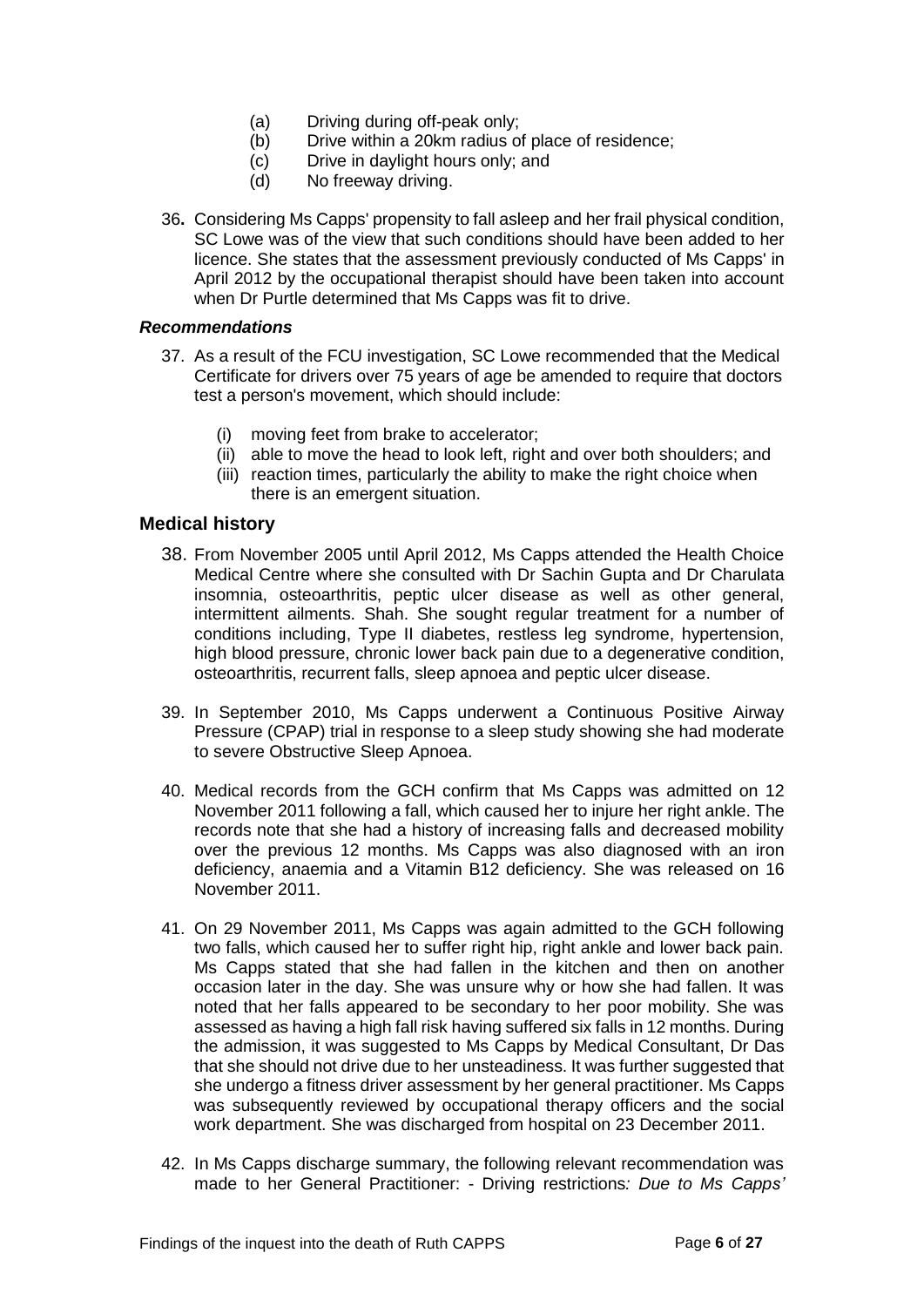*unsteadiness, Dr Das advised her not to drive at present. Dr Wicks (rehabilitation ward) also instructed Ms Capps not to drive until she had been assessed by her GP. It was requested that the GP perform a fitness to drive assessment.*

- 43. A social work psychological assessment completed during this admission, indicates that Ms Capps had been suffering from repeated falls prior to her admission to hospital. She was reportedly suffering from long standing pain management issues. Whilst she was motivated to regain an earlier level of function and independence so as to enable a return to independent living and driving, it was noted that she continued to be a high risk of falls, and there was concern she would become socially isolated if she could not resume driving.
- 44. In February 2012, Ms Capps was reviewed by Dr James Fink in the outpatient department of the Robina Hospital. He noted that there was general agreement by the rehabilitation team, medical consultants and her general practitioner that she was 'at risk' for driving due to her physical poor mobility and slow reactions. It was suggested that she should undergo a driving test in order to determine her fitness to drive. He mentions in a letter written to Dr Gupta, that Ms Capps had been contacted by DTMR and was to have an interview with them in the coming weeks. He stated that, *'*I told her that I would ask whether they would consider a driving test to determine her fitness to drive and reiterated that I would not grant her driving privileges without their testing – I am concerned that while she is mentally sharp, her physical mobility and reactions are slow'.
- 45. Dr Fink was called to give evidence during the inquest. He described Ms Capps' as being *'*extraordinarily slow in her movements' and reiterated his view that, whilst mentally capable, Ms Capps was at risk for driving due to her poor physical mobility and slow reactions. Specifically, he stated *'…*basically, that she'd had two falls that led to inpatient stays – that – that there was any – period of rehabilitations which did not improve her mobility. And although I don't recall a lot of the details of all these admissions, I recall Mrs Capps, from the outpatient clinic reviews and having a lot of these discussions, that I believe her mentally capable. And she was clearly wanting to drive, but continued to tell her that I did not believe that she was physically capable and that she was that it was probably dangerous.'
- 46. On 23 February 2012, Ms Capps' attended upon Dr Shah to discuss her recent licence cancellation by DTMR and to request a medical certificate attesting to her fitness to drive. Dr Shah refused Ms Capps' request and advised her that she would need to undertake a driving test before a certificate could be issued.
- 47. Ms Capps attended upon Dr Shah again on 29 February 2012 in relation to her licence cancellation. On this occasion, Dr Shah noted that: *'*Mrs Capps had difficulty walking and getting in and out of the car. A bit unsteady on her feetuses walking stick. O/E has slightly delayed response time. Slow movements.'
- 48. At the inquest, Dr Shah stated that she had concerns as to Ms Capps' ability to drive a car safely, particularly her slow response time. Accordingly, she refused Ms Capps' further request for a medical certificate stating she was fit to drive.
- 49. On 8 March 2012, Dr Fink wrote a further letter to Dr Shah, which noted that Ms Capps had been deemed unfit to drive by a number of consultants, which she had found disappointing, frustrating and inconvenient. She had been advised by DTMR that she had 30 days to turn her licence in. She returned to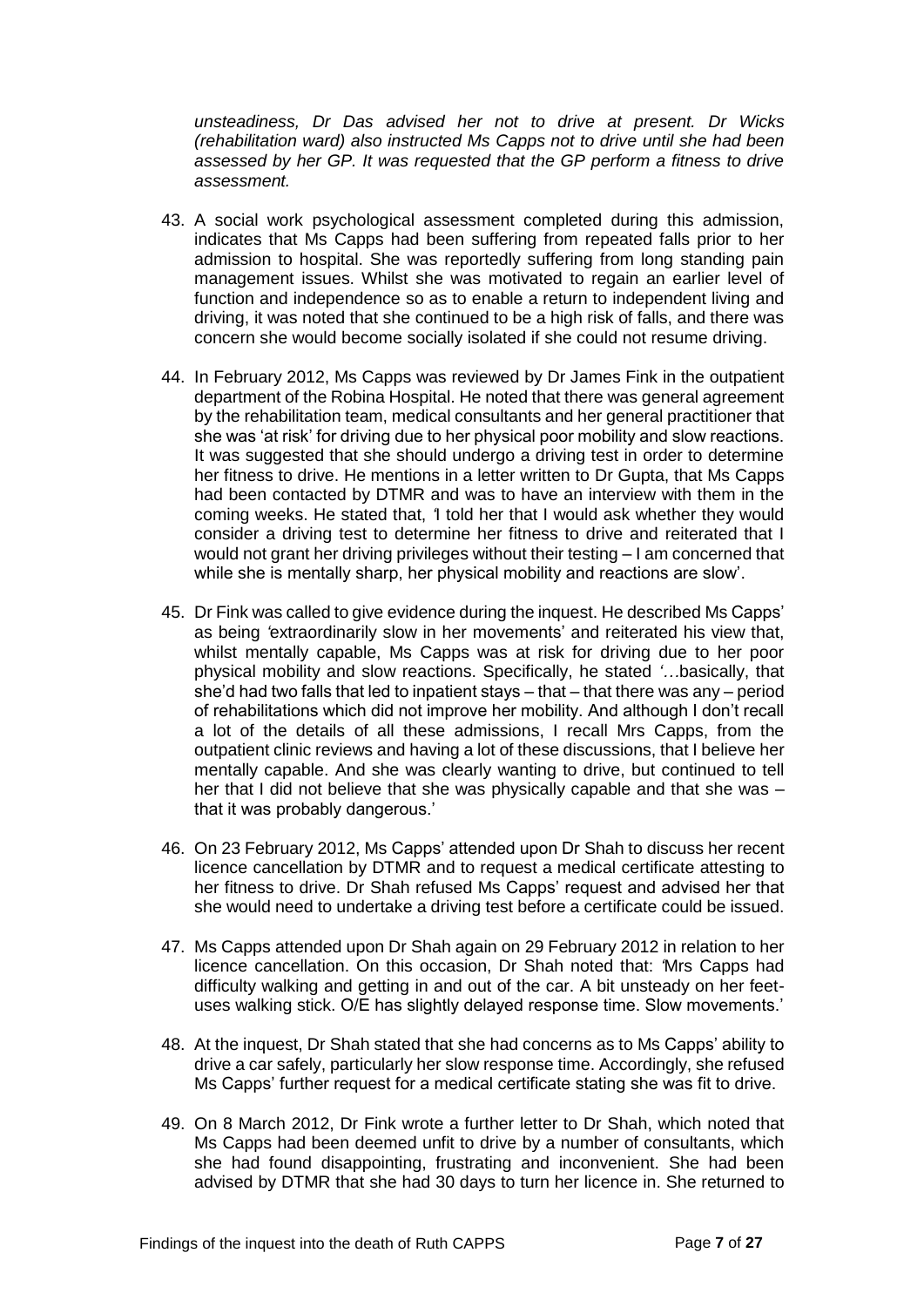see Dr Fink today to 'see what else could be done – there are no new medical issues!' He provided Ms Capps with some information about options for an OT driving assessment in the community, which she could follow up privately. Dr Fink noted that he had continually told Ms Capps that whilst she may be mentally capable, she is physically slow and unsteady, and as such, her motor skills will be a key feature of this assessment.

- 50. On 15 March 2012, optometrist, Dr Alan Ming, conducted an eye assessment of Ms Capps for the purpose of determining her fitness to drive. He subsequently wrote to Dr Shah requesting that she assess Ms Capps' blood sugar levels as she 'was extremely tired and was falling asleep and losing concentration during her examination at 9:00am.'
- 51. On 23 March 2012, Ms Capps attended upon Dr Shah and obtained a referral for a private occupational driving assessment. The findings of the assessment undertaken by Ms Michelle Palmada on 30 March 2012 were that 'That the onroad assessment today demonstrated that Mrs Capps' conditions did appear to impact on her ability to drive safely. As a driver with many years' experience, Mrs Capps was unable to demonstrate overall safety and competence in driving areas observed due to multiple vehicle positioning, steering and speed modulation difficulties and errors noted. It would therefore appear appropriate for Mrs Capps to discontinue driving with the following recommendations: 1. That Mrs Capps surrenders her car licence.'
- 52. On 18 April 2012, Ms Capps attended upon Dr Shah to discuss the findings of the occupational driving assessment. During the inquest, Dr Shah confirmed that she agreed with Ms Palmada's findings, which accorded with her clinical assessment of Ms Capps. As such, she refused to sign the necessary medical certificate. When discussing the findings of the occupational driving assessment, Ms Capps was said to have been unhappy with the outcome. Other avenues of transportation available to Ms Capps' were also discussed. Following this consultation, Ms Capps' ceased attending the Health Choice Medical Centre.
- 53. When asked about the nature of Ms Capps' medical condition as of April 2012, Dr Shah stated that it was unlikely her condition would improve given her age, then 74 years.
- 54. On 10 November 2012, Ms Capps was admitted to the GCH for treatment of her longstanding back ache, which was diagnosed to be due to multi-level disc disease and degenerative spondylolisthesis. Ms Capps did not have her driver's licence at this time.
- 55. On 26 November 2012, Ms Capps commenced attending Dr Brian Purtle at the Mudgeeraba Medical Centre (the Centre). Between November 2012 and 1 July 2013, Ms Capps attended appointments at the Centre on around 20 occasions, only three of which weren't with Dr Purtle.
- 56. On 4 December 2012, Ms Capps presented to the Robina Hospital Emergency Department following a fall resulting in laceration and haematomas above her right eye.
- 57. On 28 December 2012, Ms Capps saw Dr Andrew Haynes at the Centre. He ordered a lumbar spine x-ray, as well as further tests in January 2013, which revealed that she was suffering from a mild crush fracture, osteopenia in the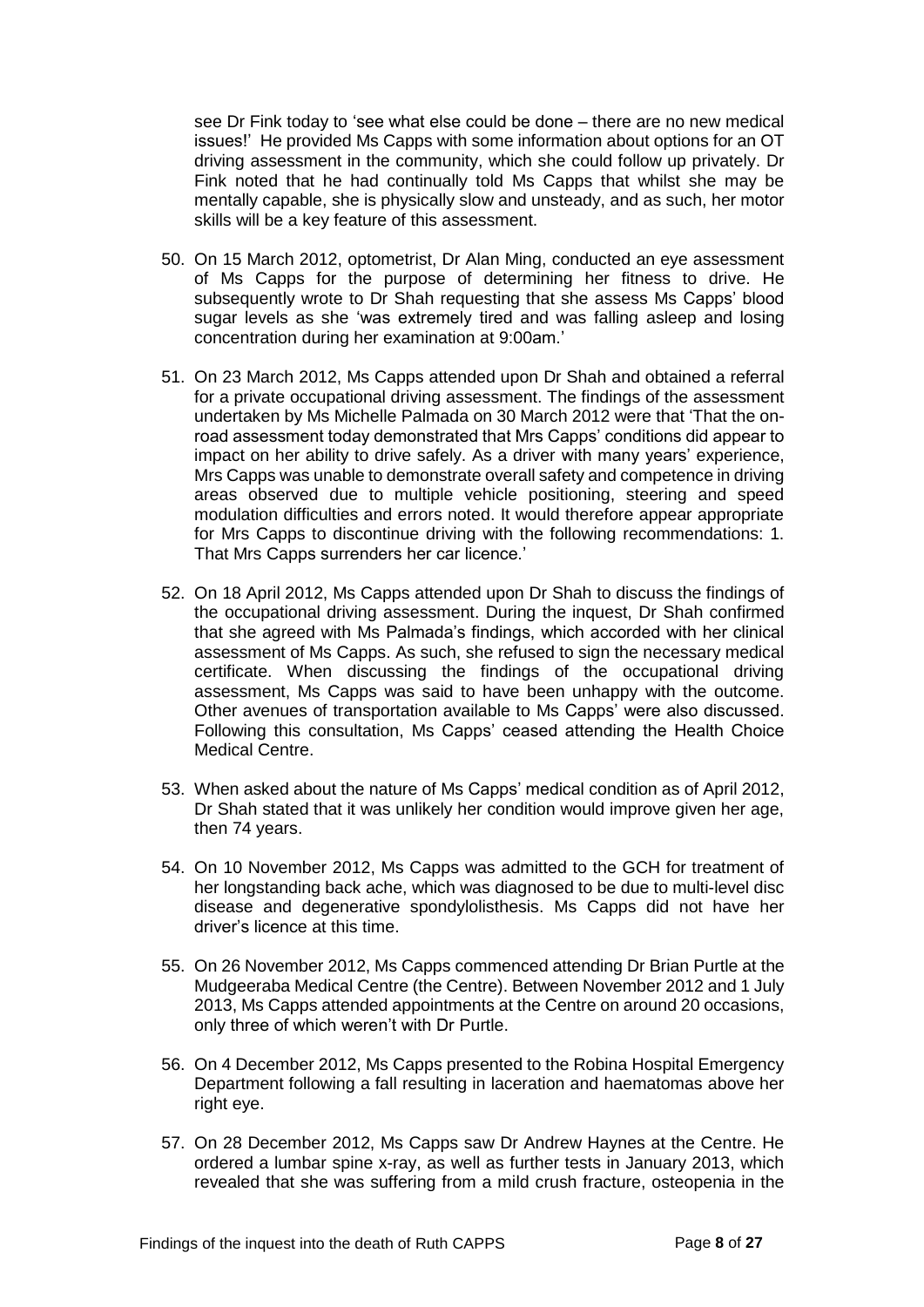femoral neck and age deterioration of the spine. Analgesics, including MS Contin and Endone, were regularly prescribed by Dr Purtle to treat pain associated with this condition during the course of various consultations in February, March, April, May and June.

- 58. Between 10 and 11 January 2013, Ms Capps was admitted to the Medical Assessment Unit at the Robina Hospital with lower back pain.
- 59. On 18 April 2013, Ms Capps attended a different medical practice and saw Dr Sanjeev Kumar. She requested that Dr Kumar sign a Medical Certificate for Motor Vehicle Driver, however, this was refused and she was referred back to her regular general practitioner.
- 60. On 1 July 2013, Ms Capps attended upon Dr Purtle for the purpose of obtaining a Medical Fitness to Drive Certificate, which was granted. Notes from this consultation simply state, 'ok still loose stools, rest ok, note tests off Avandia, wants D License, acuity 6/7.5, Blood pressure: 120/80mmHg, hs n.*'* The signed Medical Certificate indicated that further review was required in 12 months' time, with the only necessary condition being *'*requires glasses'.

#### <span id="page-10-0"></span>**Assessing fitness to drive guidelines**

- 61. The Assessing Fitness to Drive Guidelines (the Guidelines) for commercial and private vehicle drivers is a publication for health professionals in Australia designed to assist them to assess the fitness of their patients to drive in a 'consistent and appropriate manner, based on current medical evidence'. The Guidelines allow medical practitioners to establish the relevance of certain medical conditions and the impact these conditions have on a person's ability to drive. They also serve to assist driver licensing authorities in making licensing decisions.
- 62. Relevantly, the Guidelines provide steps involved in assessing a person's fitness to drive, including specific considerations for the assessment of people with multiple medical conditions or age-related change.
- 63. Part A, s. 4 of the Guidelines outlines general considerations for assessing fitness to drive, particularly the fundamental need for medical practitioners to consider the requirements associated with performing the task of driving. Section 4.2 lists a number of medical conditions likely to affect a person's fitness to drive, which includes diabetes, musculoskeletal conditions and sleep disorders. Section 4.5, titled, *'Multiple Conditions and Age-related Change'*, specifically addresses the additive or compounding detrimental effect multiple conditions or a condition that affects multiple body systems may have on a patient's ability to drive safely. It states that when assessing these types of patients, a medical practitioner needs to undertake the following general approach:
	- Consider the driving task and how various impairments, disabilities and general fitness levels may impact on the functions required to complete driving related tasks.
	- Consider a patient's general functionality, such as domestic and occupational requirements.
	- Conduct a clinical assessment, which focuses on a patient's sensory, motor function and cognitive ability.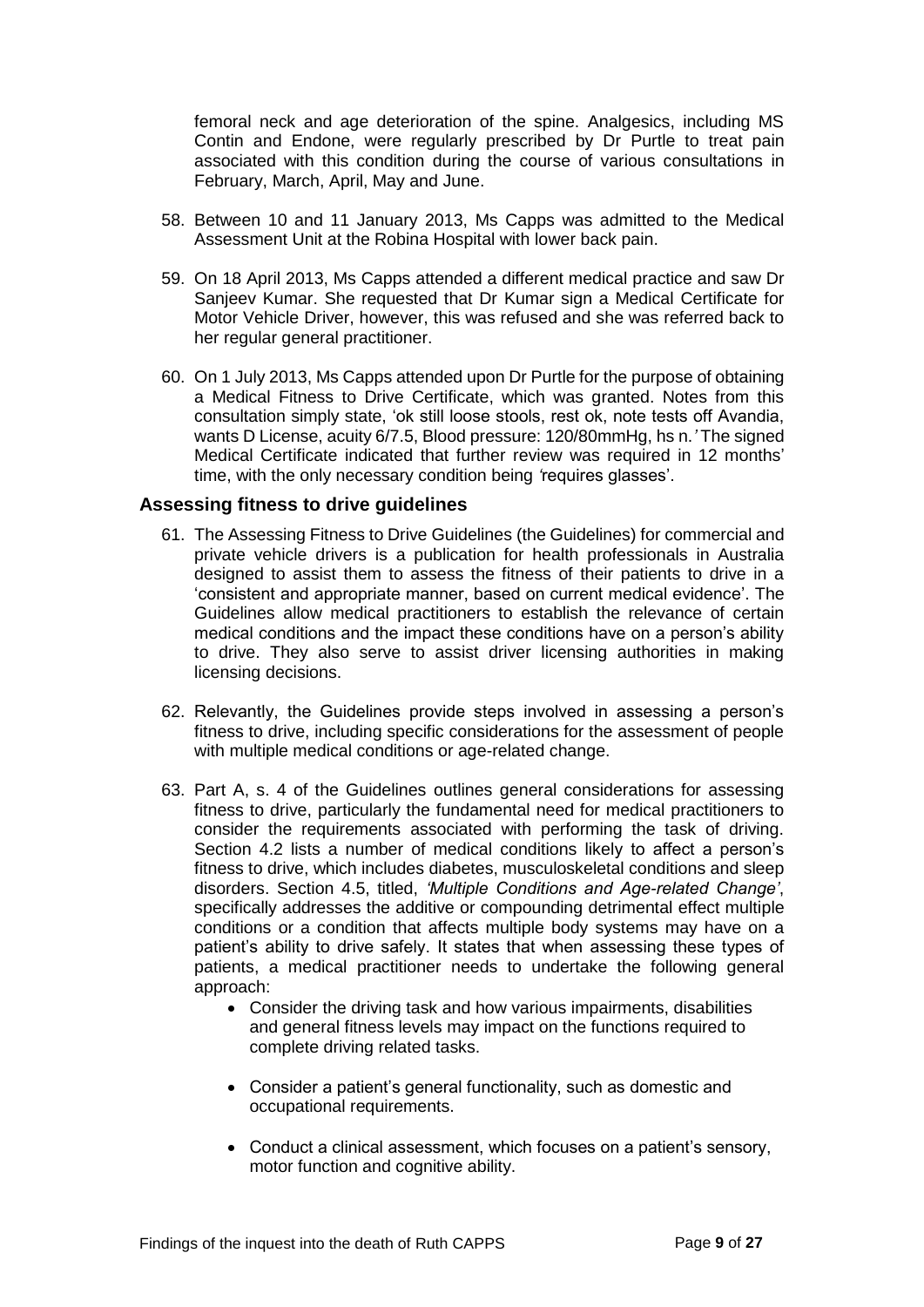- 64. This section also stipulates that, '…it is insufficient simply to apply the medical standards contained in this publication for each condition separately, as a driver may have several minor impairments that alone may not affect driving but when taken together may make risks associated with driving unacceptable'. As such, a medical practitioner is required to integrate all of the clinical information about the patient, and consider the compounding effect on a patient's overall capacity to drive a vehicle. Specific considerations should also be given as to the need to impose conditions on a patient's licence when one or more medical conditions are progressive.
- 65. Part A, s. 5.2 of the Guidelines outlines the steps to be followed in the assessment and reporting process. Specifically, the section stipulates the following:
	- Step 1: consider the type of licence held by the patient or being applied for.
	- Step 2: establish relevant medical and driving history of the patient, which includes whether the person has been found unfit to drive a motor vehicle in the past and the reasons, whether there is a history of conditions of impaired consciousness, such as sleep apnoea and the degree of insight the patient has into their ability to drive safely.
	- Step 3: undertake a clinical examination, which includes assessing the functionality of various body systems, focusing on determining the risk of a patient's involvement in a serious motor crash caused by inability to control the vehicle of inability to act and react appropriately to the driving environment.
	- Step 4: consider the clinical examination results in conjunction with the patient's medical history, driving history and driving needs.
	- Step 5: Inform and advise the patient about how their condition may impair their ability to drive safely.
	- Step 6: report to the driver licensing authority as appropriate.
	- Step 7: Maintain appropriate records of the assessment and findings.
	- Step 8: Follow-up with the patient.
- 66. Part B of the Guidelines provides details as to the Medical Standards related to specific medical conditions. Part B, s. 8 concerns sleep disorders, including sleep apnoea (s. 8.2), and notes that 'excessive daytime sleepiness, which manifests itself as a tendency to doze at inappropriate times when intending to stay awake, can arise from many causes and is associated with an increased risk of motor vehicle crashes.' Section 8.2.2 of the provision, titled, 'identifying and managing people at high crash risk', states that a person with a sleep disorder should avoid or limit driving 'until the disorder is investigated, treated effectively and licence status determined'.

# <span id="page-11-0"></span>**Clinical Forensic Medical Unit Report**

67. Forensic Medical Officer, Dr Ian Home was requested to conduct a review of Ms Capps' medical history and the circumstances of her death. Specifically, Dr Home was asked to provide advice as to her fitness to hold a driver's licence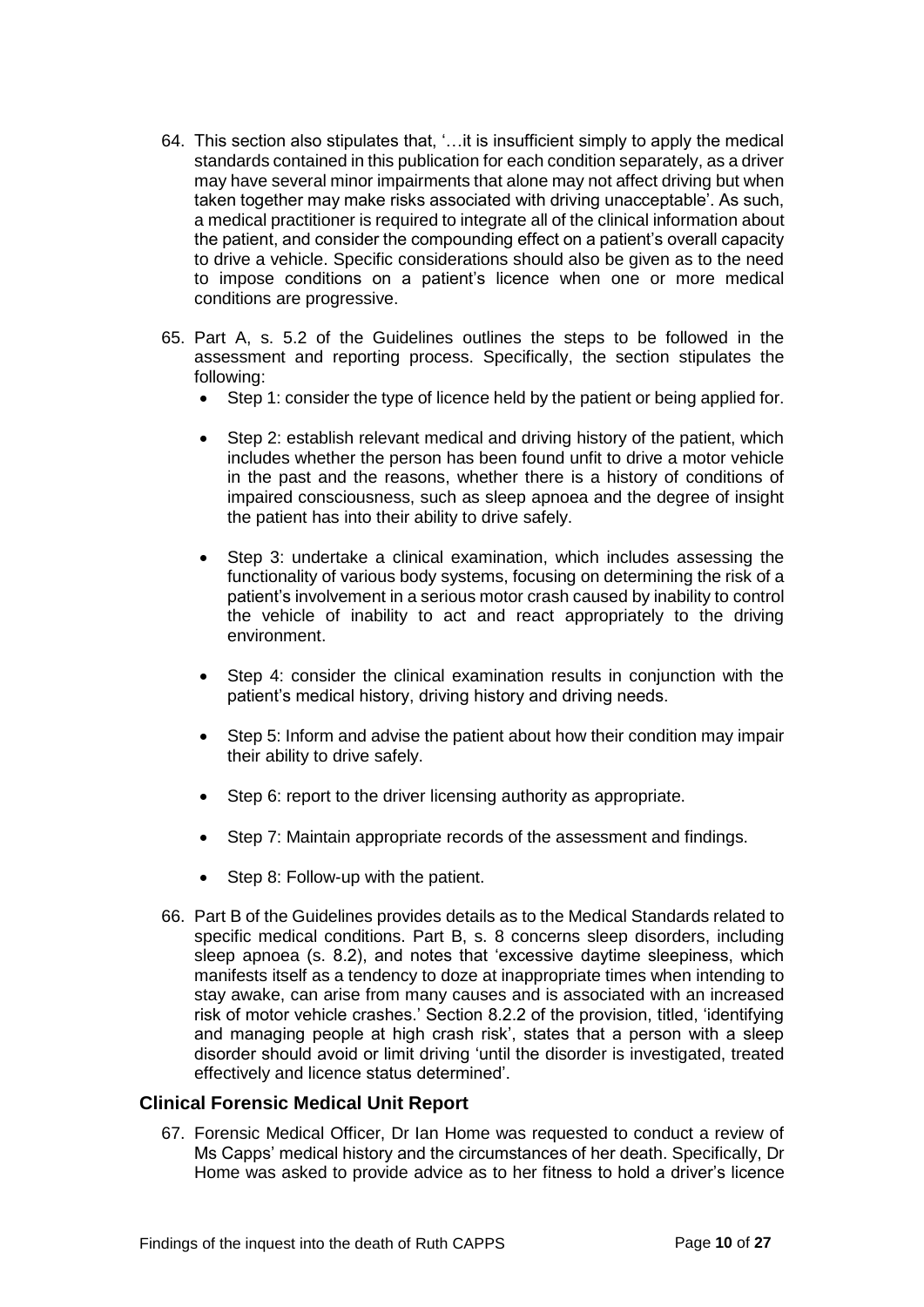and the sufficiency of assessment undertaken by Dr Brian Purtle. A final report was provided on 29 April 2016.

- 68. Having considered the relevant material, including Ms Capps' medical records, Dr Home found the following: *The skills required to safely control a motor vehicle include adequate perception of the external environment, wellcoordinated physical movements, attention, concentration, judgment information processing and rapid and appropriate responses to external stimuli. A number of issues that would have impacted upon Ms Capps' ability to safely control a motor vehicle were identified. She had a history of decreased mobility, impaired reaction times, chronic lower back pain, obstructive sleep apnoea, poor quality sleep, a dependence on benzodiazepines, reports of a depressed mood and recent opiate analgesic use.*
- 69. According to the Assessing Fitness to Drive Guidelines, poor quality sleep and daytime drowsiness associated with untreated obstructive sleep apnoea increases the risk of traffic collisions 2 to 7 times. He notes that, *of particular concern, her friends observed Ms Capps fall asleep 'at any time' including whilst drinking tea at a café.*
- 70. Dr Purtle's notes from his consultation with Ms Capps on 1 July 2013, do not indicate what tests were performed in regards to Ms Capps' driving fitness. As such, Dr Home was unable to provide comment on her physical condition at the time. Based upon the findings of the Occupational Driving Assessment, Dr Home is of the view that Ms Capps was not fit to hold a driver's licence, particularly as she did not undergo a further on-road driving assessment, which would have required her 'to demonstrate significant improvement in her ability to safely control a motor vehicle'. He notes that it was, tragically, Ms Capps' inability to stay within her lane of travel that resulted in her death and the injury of passengers in the other vehicle.
- 71. Dr Home gave evidence during the inquest. When asked about the affect Ms Capps' multi-medical conditions may have had on her ability to drive, and whether any of the conditions were progressive, Dr Home stated that a number of her ailments were long-term conditions. He further noted that back conditions are usually progressive, and would interfere with a person's mobility. Sleep apnoea was also likely to be a persistent condition.
- 72. In accordance with the Guideline requirements, Dr Home reiterated the importance of a medical practitioner considering the cumulative effect a person's medical conditions may have on their ability to drive a car safely. In order to conduct such an assessment effectively, Dr Home agreed that a medical practitioner would need to have a very good understanding and knowledge of a person's medical history. He also agreed that it would be 'fundamental' for a medical practitioner assessing a person's fitness to drive, to have an understanding of the reasons a licence was initially withdrawn.
- 73. In relation to Ms Capps, there is no evidence to suggest that Dr Purtle sourced, or made any attempt to source, her previous medical records from Health Choice Medical Centre. When asked if this would be of concern, Dr Home stated that,

*…the big issue is certain conditions are difficult to detect – for example, sleep apnoea. If the patient hasn't told you they've got sleep apnoea and you haven't seen any documentation that they've got sleep apnoea and they don't appear to be drowsy when you see them, then that would be difficult to detect during*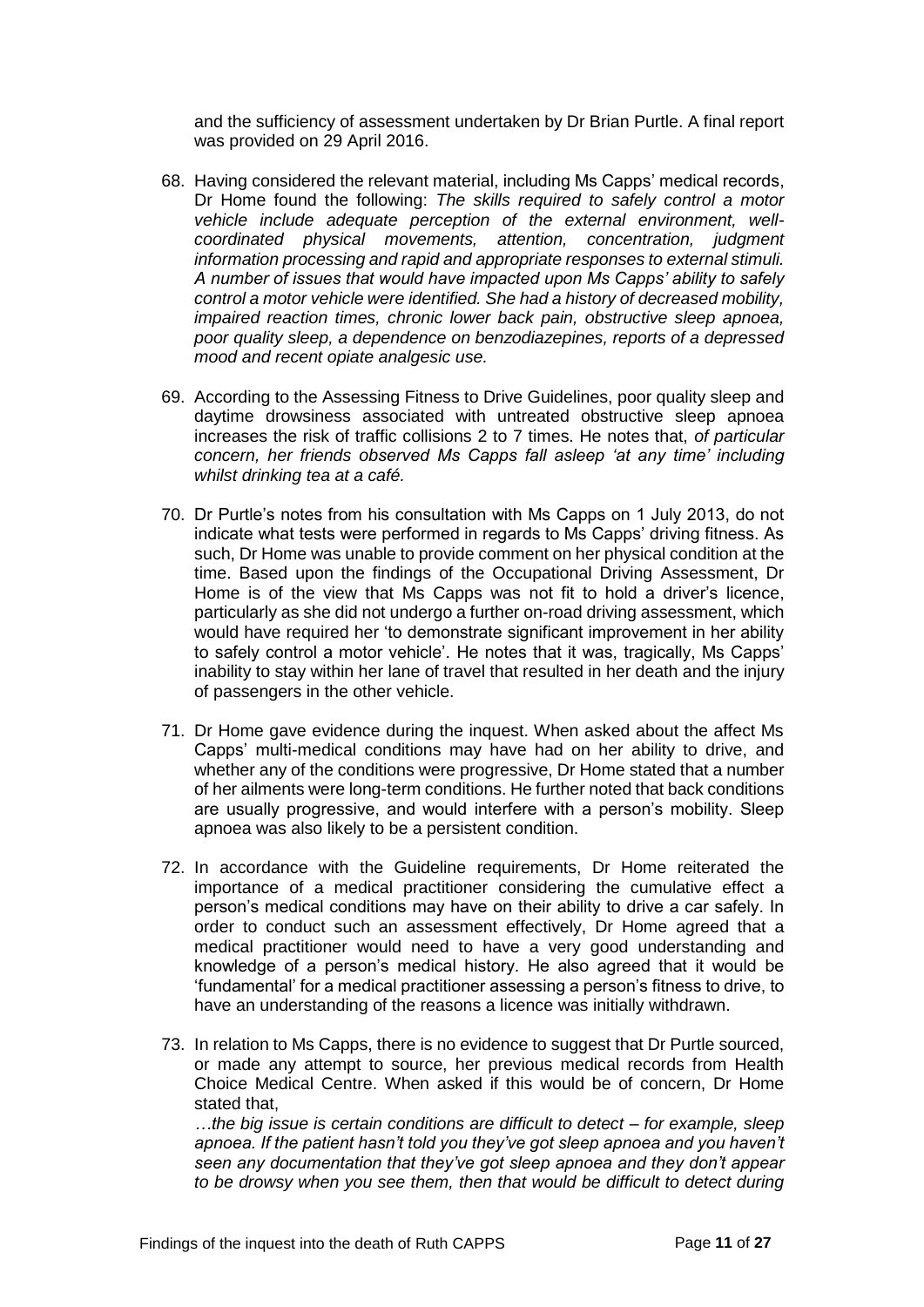*the examination. It's fairly common for most practices, if you were changing doctors, to seek a release of information from that other practice so you can get an idea of what has transpired previously.'* 

74. Dr Home was of the view that had the assessments Dr Purtle claims he carried out in relation to Ms Capps, as outlined in his statement dated 11 July 2016, then these tests would be reasonable in the circumstances. He did note, however, that there are no contemporaneous notes to corroborate that these assessments were actually undertaken. Dr Home confirmed his view that, having considered Ms Capps' medical records, she was not fit to hold a driver's licence. He was firmly of the view that Ms Capps should have been required to undertake a further Occupational Therapy Driving Assessment before a decision was made as to her fitness to drive.

# <span id="page-13-0"></span>**Evidence provided by Dr Brian Purtle**

- 75. During the course of the coronial investigation, Dr Purtle provided three statements, dated 29 July 2013, 1 February 2016 and 11 July 2016. He was also called to give evidence during the inquest. Dr Purtle is a registered Medical Practitioner, who has been in general practice for nearly 50 years. He currently works full-time at the Mudgeeraba Medical Centre, Mudgeeraba, Queensland.
- 76. Prior to 2005, Ms Capps attended the Centre as a patient where she engaged with Dr Andrew Haynes. On the odd occasion, she would consult with Dr Purtle when Dr Haynes was not available. As Ms Capps ceased attending the Centre in 2005, her previous medical records were unavailable at the time she recommenced as a patient in November 2012. Ms Capps' first consultation with Dr Purtle was on 26 November 2012. He continued to treat her for the next seven months, up until two weeks before her death on 18 July 2013. Ms Capps attended the Centre approximately 20 times during this period, and was treated by Dr Purtle on all but three of these occasions.
- 77. Despite not having consulted with Ms Capps in any capacity for some 7 years, Dr Purtle made no attempt to source her recent medical records from the Health Choice Medical Centre or local hospitals during his treatment of Ms Capps. Dr Purtle acknowledged that the only information he had of Ms Capps' previous medical history, was from his recollection and Ms Capps self-reporting. His practice was to take a 'very good history' during any initial consultation with a new patient, and then only request past records if he felt it was required. In Ms Capps' case, Dr Purtle did not believe it was necessary to obtain any further medical records.
- 78. In his most recent statement, which had been sworn two weeks before the inquest, and prepared after consultation with his legal representatives, Dr Purtle stated that the main health conditions he had treated Ms Capps for diabetes, insomnia, chronic lower back pain, anaemia, restless leg syndrome, skin lesions, high cholesterol, chronic diarrhoea and constipation.
- 79. Although Dr Purtle's records of his consultations with Ms Capps were quite scant, something he claims to regret, further, more comprehensive details were provided in his most recent statement. This was so despite the passing of time and scant notes of consultations. During the inquest, however, Dr Purtle was largely unable to recall details of Ms Capps' medical history and his treatment of her. He could not recall what Ms Capps had told him about her medical history during their initial consultation, nor how she had presented physically at that time. He did state, however, that Ms Capps, *'*never appeared frail to me'.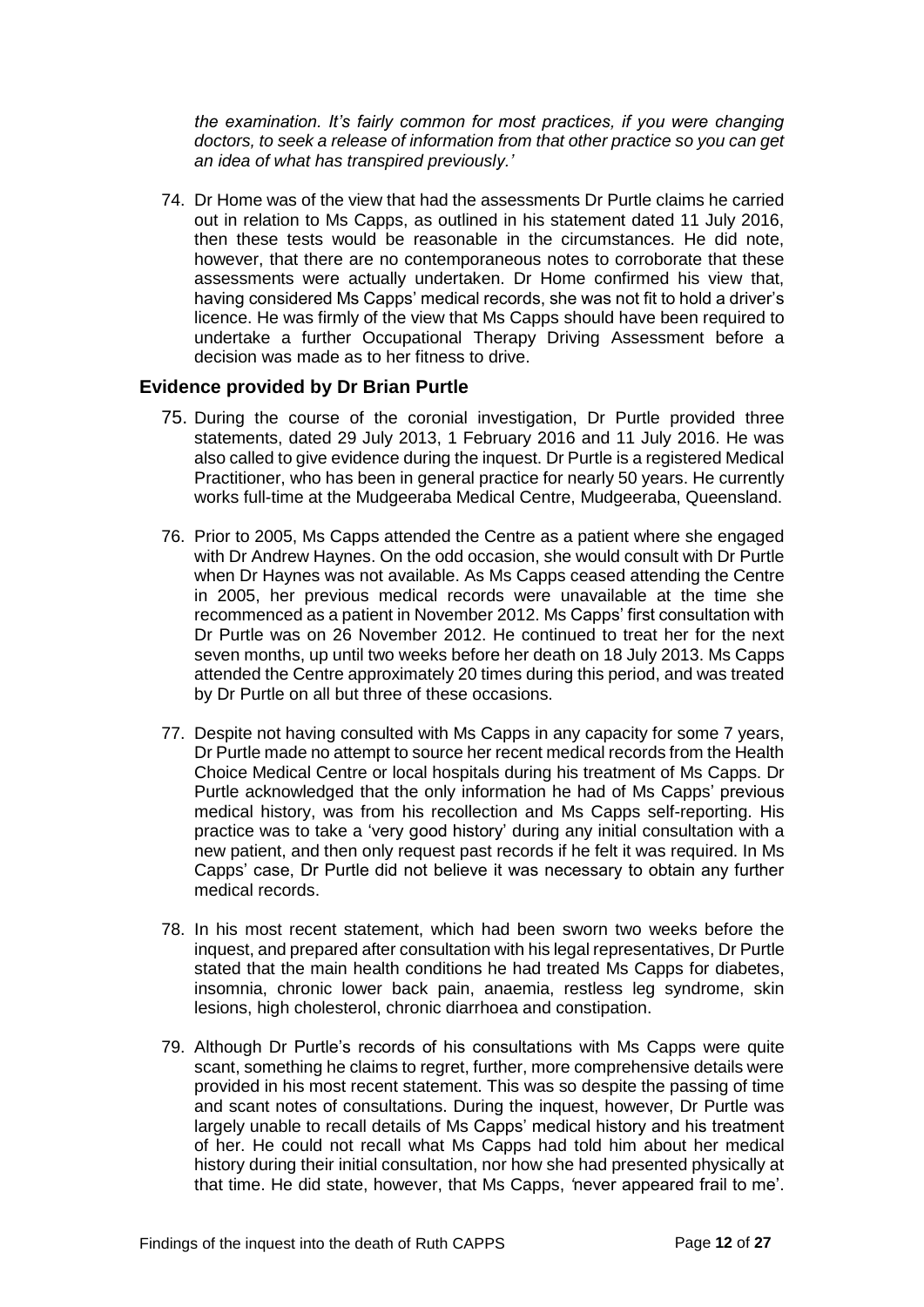Despite the information provided in his recent statement, he was unable to recall why he had prescribed Ms Capps sleeping tablets, whether he had been aware that she suffered from sleep apnoea, nor if she had mentioned her recent history of recurrent falls.

- 80. When questioned about the treatment of Ms Capps' chronic back pain and the details provided in his recent statement, Dr Purtle was unable to recall any particulars as to the examinations conducted or information available to him. He conceded that her condition must have been 'significant' as he had prescribed her opiate pain relief. When asked about whether he had considered any further intervention measures to treat Ms Capps' chronic back pain, rather than simply administering pain relief, Dr Purtle stated that he had encouraged Ms Capps to be 'proactive and start doing some physicality rather than sitting around taking pain killers'*.*
- 81. Following a lumbar spine x-ray ordered by Dr Haynes in December 2012, it was found that Ms Capps was suffering from a mild crush fracture, osteopenia in the femoral neck and age deterioration of the spine. As a result, Dr Purtle's records suggest that he had prescribed her various analgesics, including Endone and MS Contin, to try and effectively manage her pain. This continued during consultations in March, April, May and June 2013.
- 82. During Dr Purtle's final consultation with Ms Capps on 1 July 2013, she is said to have advised him that she no longer required pain relief medication for her back condition. When asked during the inquest about whether it was possible for a significant degenerative back condition, like that suffered by Ms Capps, to resolve to such an extent that no pain relief was required, particularly where there had been no further intervention attempted to address the issue, Dr Purtle stated that these conditions can improve where other physical things, such as exercise, are undertaken. He further claimed that Ms Capps' mobility had improved 'significantly' in the three months prior to her death.

#### *Fitness to drive assessment*

- 83. As of July 2013, Dr Purtle states that he had conducted numerous fitness to drive assessments. Specifically, in the 10 years prior, he claims to have carried out around 1500 assessments. As such, he claims to be very familiar with the Guidelines for Medical Practitioners in assessing someone's fitness to drive.
- 84. Dr Purtle states that Ms Capps made a number of requests for a medical certificate attesting to her fitness to drive, the first during their initial consultation on 26 November 2012. On this occasion, Dr Purtle refused the request on the basis that he didn't have 'sufficient information to be performing the assessment'. When asked what he meant by this statement, Dr Purtle stated that he had only seen her on one occasion, and felt that he needed to get a more comprehensive view of Ms Capps as a patient through his own 'clinical skills'.
- 85. In relation to the reasons for Ms Capps' licence cancellation, Dr Purtle stated that he was aware Ms Capps had lost her licence whilst in hospital some 15 months prior. Specifically he states, 'I am particularly aware of the case and had refused a request for a driver's licence on at least a couple of occasions in the past.' Although Dr Purtle could remember making that statement, he was unable to recall what his understanding was as to the reasons why Ms Capps had lost her licence. He also never obtained a copy of the correspondence sent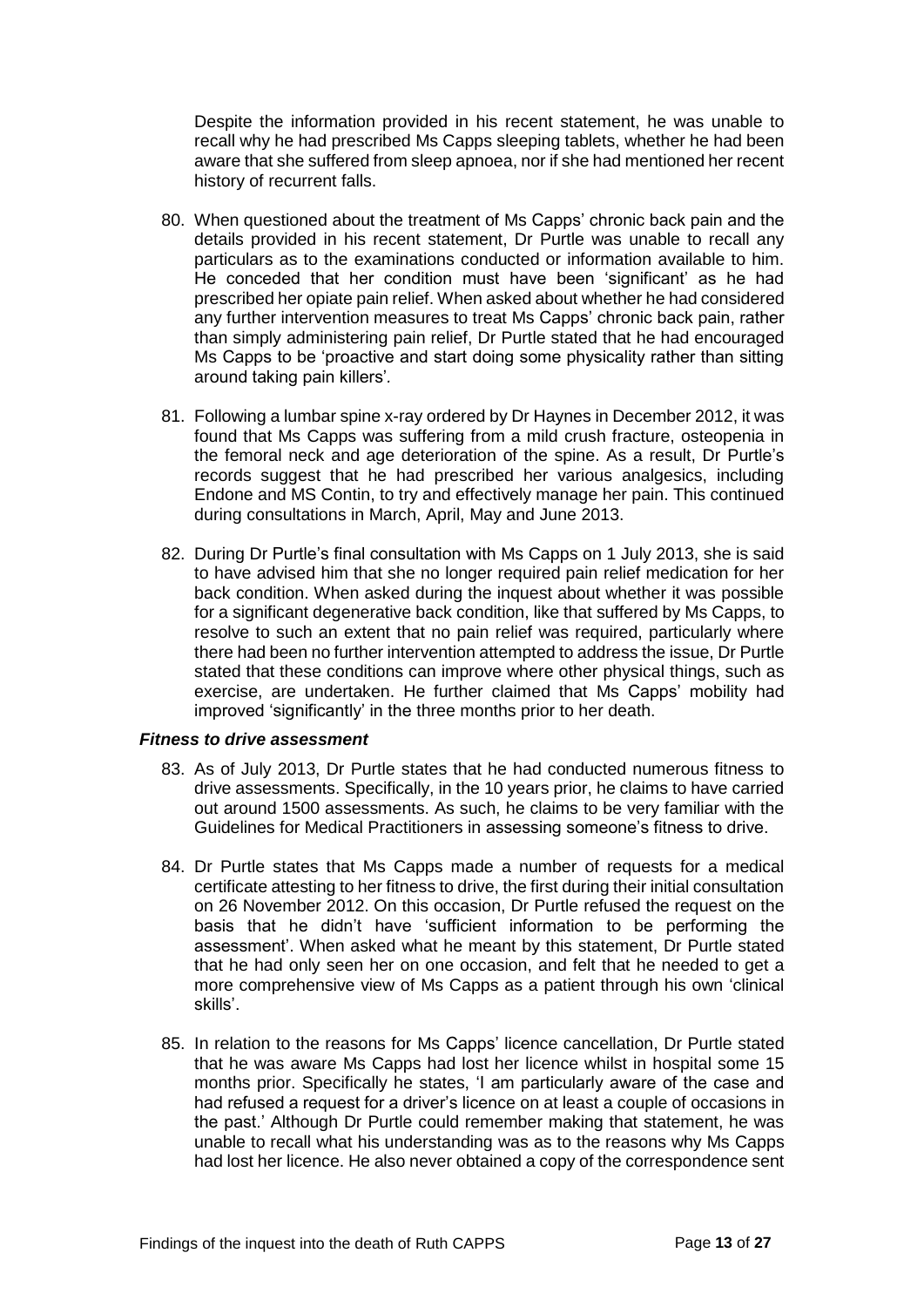to Ms Capps from DTMR cancelling her licence. He also never asked Ms Capps if she had undergone an Occupational Therapy Driving Assessment.

- 86. On 1 July 2013, Dr Purtle signed a Medical Certificate for Motor Vehicle Driver (Form 3712) for Ms Capps after he assessed her as fit to drive. He claims that she was no longer taking opiate medication, her balance was apparently good, and she was said to be dancing twice a week. Dr Purtle further claims that he asked Ms Capps to perform a 'hand and feet tapping and rotation, finger pointing, lifting and moving lower limbs'. He also asked her to perform a wellcoordinated 'dance step' (Waltz step) during the consultation. As a result of his assessment, he concluded that Ms Capps should be issued with an unconditional licence to be reviewed on an annual basis. He completed and signed the Form 3712, where he incorrectly stated that he had been treating Ms Capps' for two years, even though it had only been eight months.
- 87. When asked further about this assessment during the inquest, Dr Purtle claimed that he recalled Ms Capps hopping out of her chair quite quickly before performing a Waltz step without the assistance of a walker or a walking stick. When his recollection and account of Ms Capps mobility as allegedly demonstrated on 1 July 2013 was challenged, Dr Purtle asserted that, 'I witnessed it and I'm sure she made that significant improvement in those three months under my care'.
- 88. When asked during the inquest as to what information he had in July 2013, which enabled him to effectively assess Ms Capps' fitness to drive, that he did not have in November 2012, Dr Purtle stated that he had 'noticed a significant improvement in her overall physical health and she'd come off her analgesics'. He disagreed with the proposition that it would have been fundamental to obtain Ms Capps' recent medical history from her previous treating general practitioner and hospital before conducting a fitness to drive assessment, stating that he 'relied upon his own judgment at the time'. Dr Purtle stated that, 'I felt that I'd carried out a perfectly adequate assessment at the time, and that I knew the patient fairly well'. He also asserted that, having now considered Ms Palmada's Occupational Driving Assessment report, her findings as to Ms Capps' physical appearance did not accord with his clinical findings. He claimed that Ms Capps had made a 'significant change for the better' by 1 July 2013. Dr Purtle further stated that had he been made aware of Ms Palmada's report before July 2013 he still would not have thought Ms Capps should undergo a further Occupational Therapy Driving Assessment.
- 89. When asked about the Guidelines, Dr Purtle was largely unable to recall specific details and requirements of various provisions, despite asserting his 'familiarity' with the various sections. When specific provisions were explored during the inquest, he claimed to be aware of those sections, which included s. 4.2. This section examines a number of identified conditions, which may affect someone's ability to drive, including, diabetes, musculoskeletal conditions and sleep disorders. Dr Purtle acknowledged that Ms Capps suffered, at least to some degree, from all of those conditions, although he was not aware that she had sleep apnoea. Dr Purtle claimed that he had considered the cumulative effect of Ms Capps' medical conditions, as required by the Guidelines, when he determined that she was fit to drive. Furthermore, he did not believe that Ms Capps required any conditions on her licence, despite the requirements of s.3.4 Part A of the Guidelines.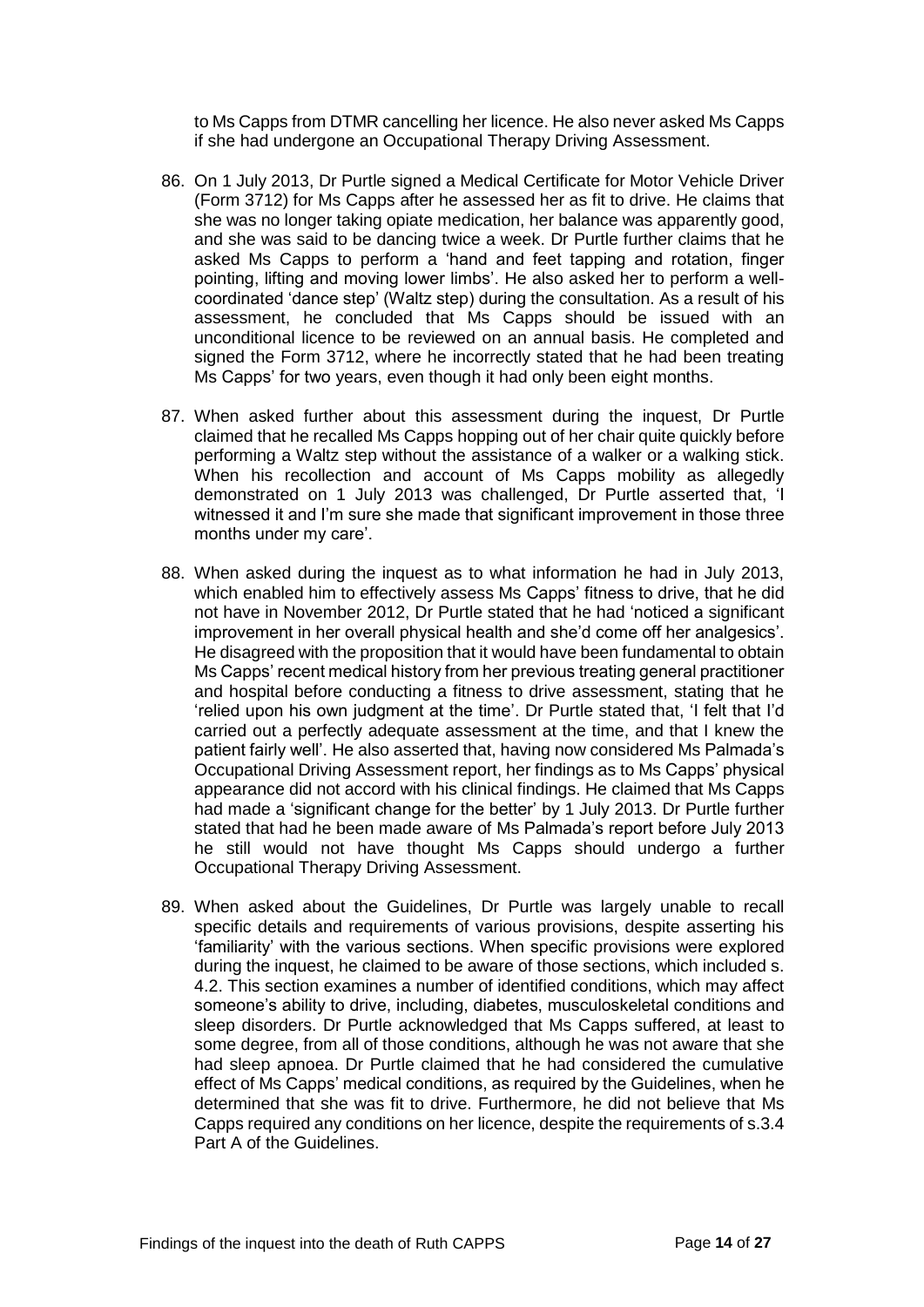- 90. When asked during the inquest about his assessment of Ms Capps on 1 July 2013, the following exchange took place:-
	- CA: So you didn't have any information, then, about why she'd lost her licence?
	- Purtle: I can't recall.
	- CA: Okay. Would you agree that to conduct a proper assessment as to whether someone was fit to drive, it would be fundamental to avail yourself of the reasons why their licence had been cancelled previously?
	- Purtle: I'm fairly experienced at deciding what medical state a person's in, and I felt at the time that she was perfectly able to – to pass the test.
	- CA: And you felt that you then didn't need to know why her licence had been cancelled previously?
	- Purtle: Not on the examination that I carried out, no.
	- CA: Okay. Dr Purtle, if you'd been aware of Mrs Capps' complete medical history – and I mean her recent GP records, the hospital records and the reason her licence had been cancelled – would you still have issued Mrs Capps with a medical certificate allowing her to drive?
	- Purtle: Yes.

# <span id="page-16-0"></span>**Information from the Department Of Transport and Main Roads**

#### *Relevant legislative context*

91. In order to ensure that all licence holders are medically fit to drive, DTMR have developed various relevant legislation and procedures. *The Transport Operations (Road Use Management – Driver Licensing) Regulation 2010* (the Licensing Regulation) states that:

# **Section 50 Eligibility if mental or physical incapacity likely to adversely affect ability to drive safely**

- (1) A person is not eligible for the grant or renewal of a Queensland driver licence if the chief executive reasonably believes the person has a mental or physical incapacity that is likely to adversely affect the person's ability to drive safely
- (2) However, the person is eligible for the grant or renewal of a Queensland driver licence if the chief executive reasonably believes that, by stating conditions on the licence, the person's incapacity is not likely to adversely affect the person's ability to drive safely.
- (3) For this section, the chief executive may require the person to give the chief executive a certificate, in the approved form, from a stated type of health professional –
	- a) Stating the person does not have a mental or physical incapacity likely to affect the person's ability to drive safely; or
	- b) Providing information about the person's mental or physical incapacity that may allow the chief executive to form a belief as mentioned in subsection (2).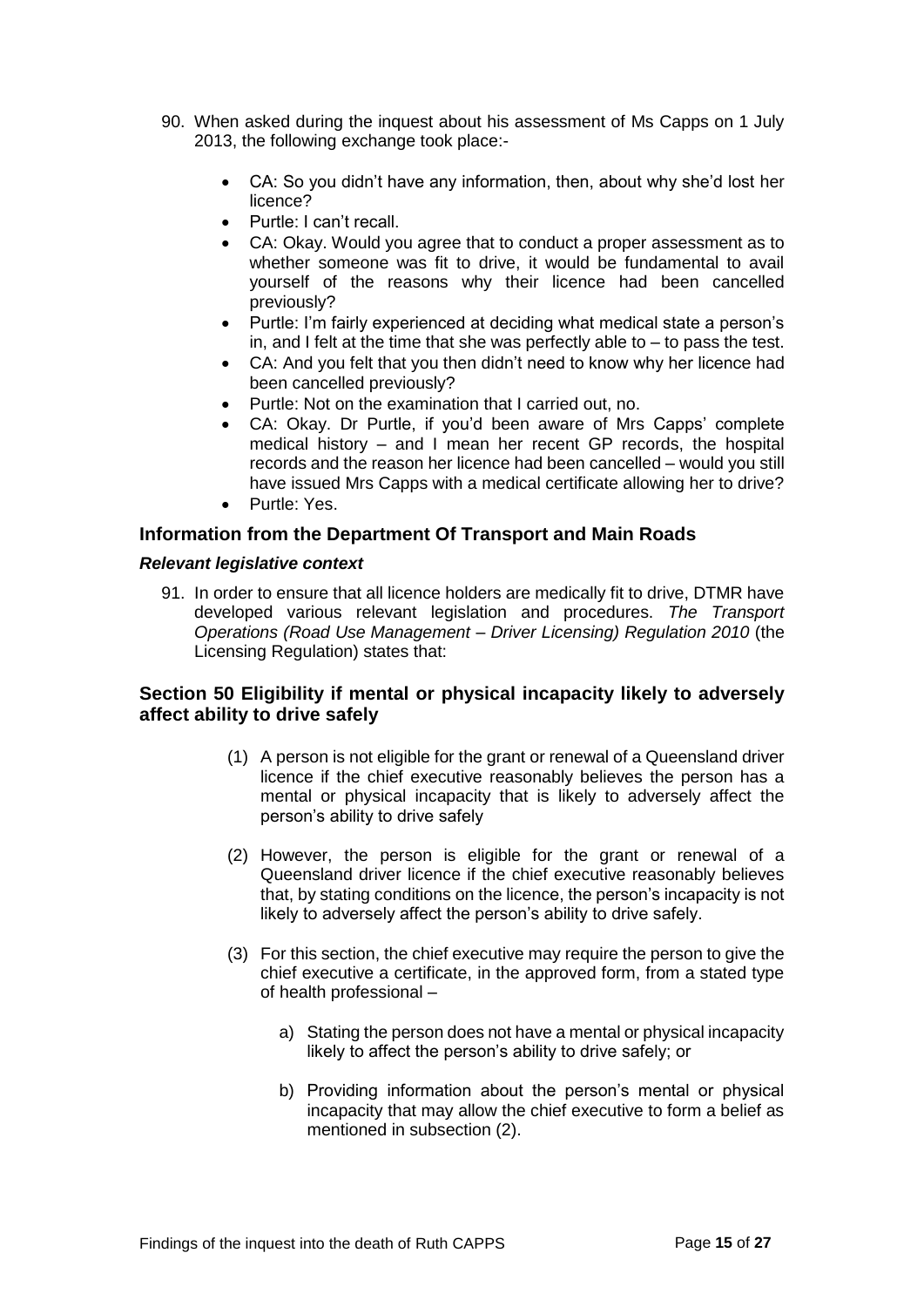# **Sections 124, 125 and 126 of the Regulation sets out the process for amending, suspending or cancelling a licence: Section 124 Grounds for amending, suspending or cancelling a licence**

Each of the following is a ground for amending, suspending or cancelling a Queensland driver's licence –

(e) The licensee has a mental or physical incapacity that is likely to adversely affect the licensee's ability to drive safely…

# **Section 125 Procedure for amending, suspending or cancelling licences**

- (1) If the chief executive considers a ground exists to amend, suspend or cancel a person's Queensland driver licence (the proposed action), the chief executive may give the person a written notice (the show cause notice).
- (2) The show cause notice must
	- a. State the proposed action; and
	- b. State the ground for the proposed action; and
	- c. Outline the facts and circumstances forming the basis for the ground; and
	- d. If the proposed action is to amend a condition of the licence state the proposed amendment; and
	- e. If the proposed action is to suspend the licence state the proposed suspension period; and
	- f. Invite the person to show cause, within a stated time of at least 28 days, why the proposed action should not be taken.
- (3) The chief executive may, before or after the end of the time stated in the show cause, extend the time within which the person may show cause.
- (4) If, after considering any personal or written representatives made within the time stated or allowed, the chief executive still considers a ground exists to take the proposed action, the chief executive may –
	- c. If the proposed action was to cancel the licence
		- i. Cancel the licence; or

…

- ii. Suspend the licence for a period; or
- iii. Amend the licence having regard to the representations.
- (5) The chief executive must give the person written notice of the decision.
- (6) If the chief executive decides to amend, suspend or cancel the licence, the notice must state –
	- a. The reasons for the decision; and
	- b. That the person may either
		- i. Apply for a reconsideration of the decision under s. 132; or
		- ii Apply to QCAT for a review of the decision under s. 131(1AA) of the Act; and
	- c. That the person is also able, under s. 131(1AA) of the Act, to apply to QCAT for a review of the decision on the reconsideration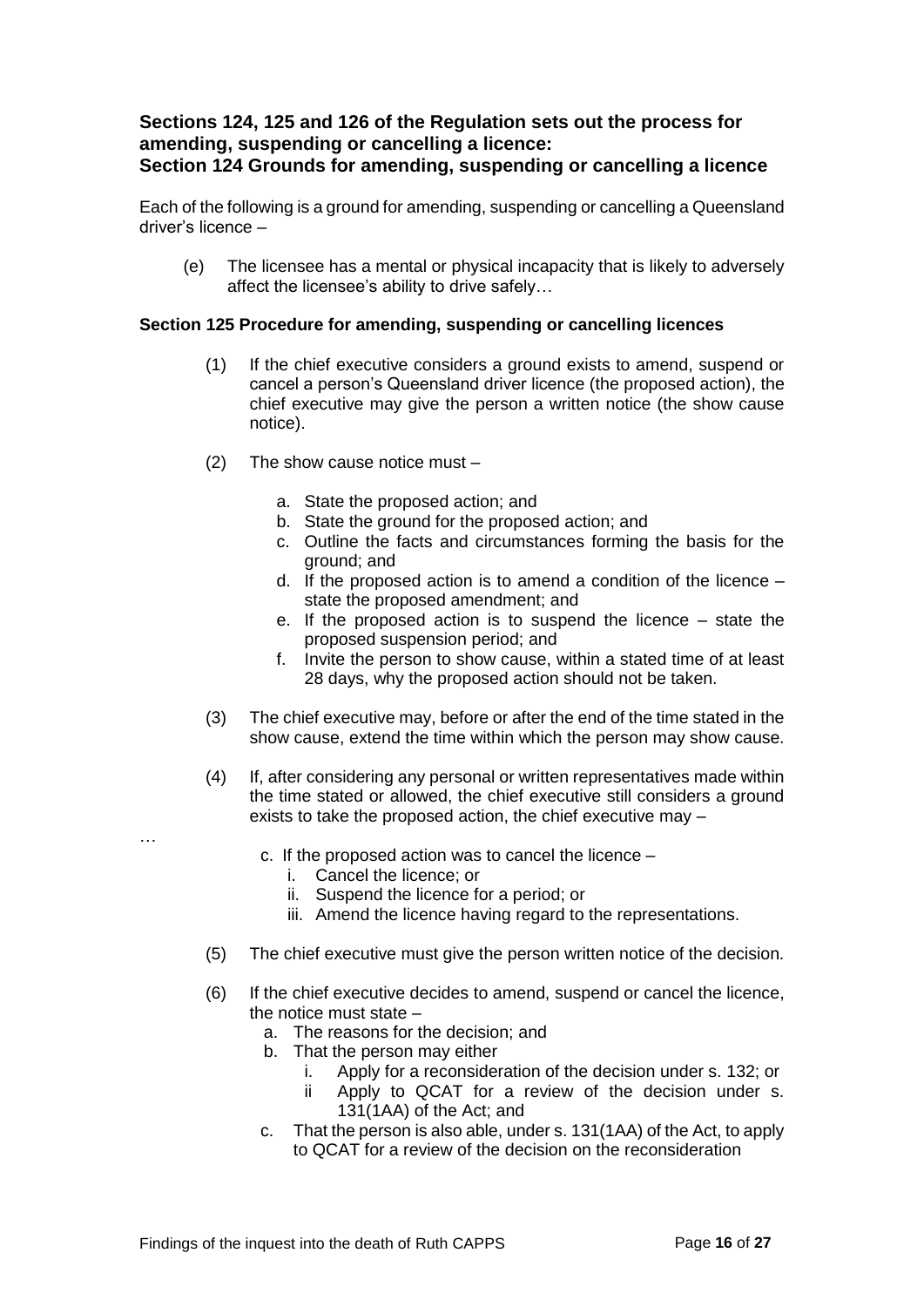- (7) Other than for a ground mentioned in s. 124(b), the decision takes effect on the later of the following
	- a. The day the notice under subsection (5) is given to the person;
	- b. A later day stated in the notice under subsection (5)...

#### **Section 126 Immediate amendment or suspension of Queensland driver licence**

- i. This section applies if
	- a. The chief executive is given information by a licence holder, or about a licence holder by a health professional, whether or not the licence holder or health professional uses an approved form to give the information; and
	- b. Because of the information, the chief executive reasonably considers the licence holder may have a permanent or long-term mental or physical incapacity that is likely to adversely affect the licence holder's ability to drive safely; and
	- c. The chief executive reasonably considers
		- i. Public safety has been endangered, or is likely to be endangered, because the licence holder's ability to drive safely is likely to be adversely affected; or
		- ii. Immediate amendment or suspension of the licence holders of Queensland driver licence is otherwise necessary in the public interest.
- ii. The chief executive may, by written notice to the licence holder, immediately amend or suspend the licence holder's Queensland driver licence.
- 92. DTMR submit that their approach to medical condition reporting is consistent with the roles and responsibilities of driver licensing authorities, as outlined in the Guidelines
- 93. It is now a requirement that every driver over the age of 75 who holds a Queensland driver licence must carry a current *Medical Certificate for Motor Vehicle Driver* at all times whilst driving. As of 1 January 2014, Medical Certificates are only valid for a maximum of 12 months.

#### *DTMR's involvement with Ms Capps*

- 94. On 23 January 2012, DTMR received a notification from the Queensland Police Service as to concerns about Ms Capps' fitness to drive. On 25 January 2012, in compliance with s. 125 of the *Licensing Regulation*, DTMR initiated the show cause notice process, which was provided to Ms Capps. This notice stated that based upon the information provided by Queensland Police, DTMR were proposing to cancel her licence. She was requested to provide DTMR with a Medical Certificate for Motor Vehicle Driver (Form 3712) to confirm her fitness to drive. As Ms Capps did not take any action in response to this notice, her licence was cancelled on 27 February 2012. DTMR note that the decision to cancel Ms Capps' licence was not based on their assessment, but rather a failure to obtain a medical certificate confirming her fitness to drive.
- 95. On 11 July 2013, Ms Capps attended the DTMR Burleigh Waters Customer Service Centre and applied for the reissue of her driver licence. She provided a Medical Certificate for Motor Vehicle Driver confirming her fitness to drive. As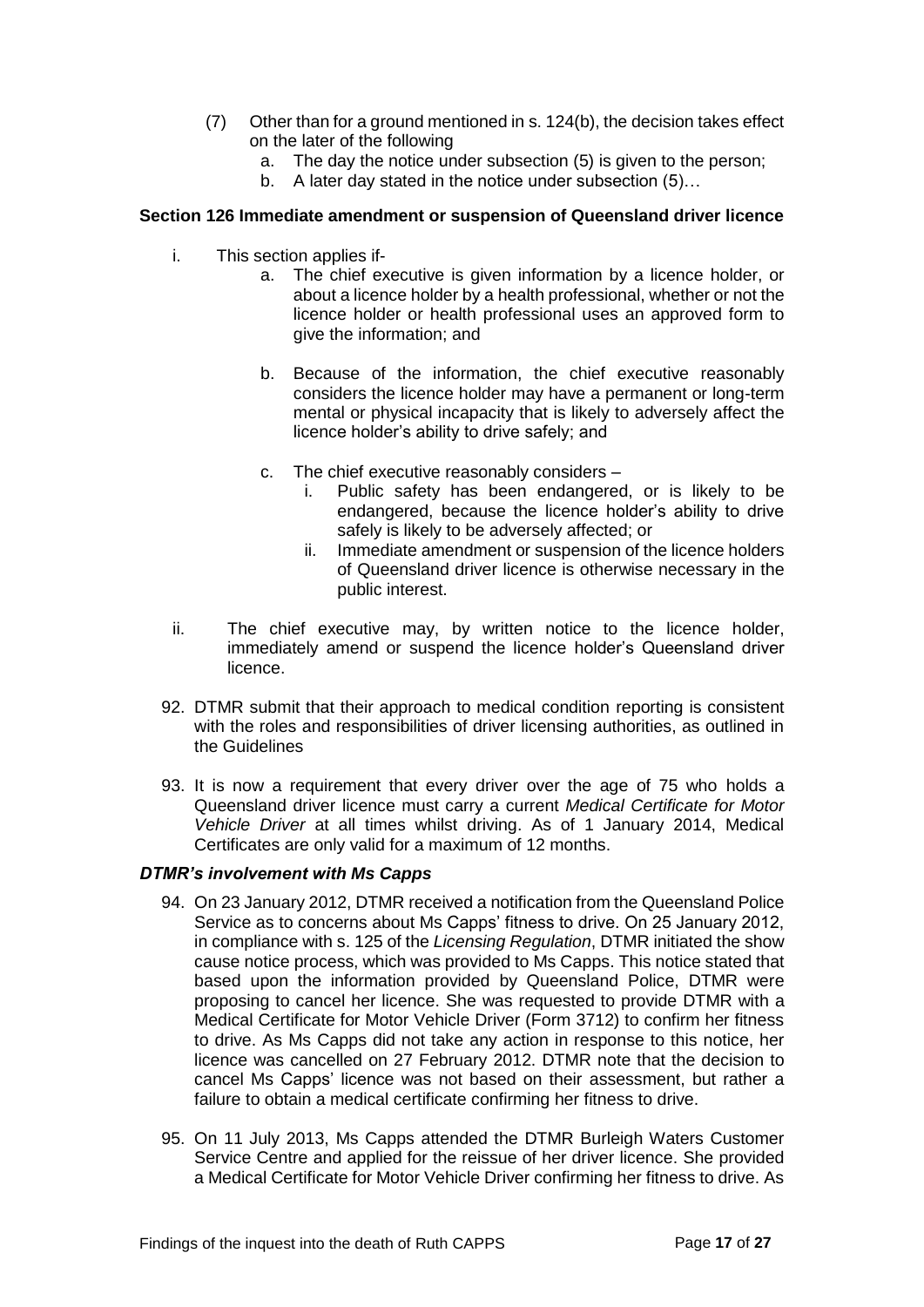clearance had now been provided by a doctor, who claimed to have been treating Ms Capps for over two years, her licence was reissued.

- 96. In relation to Ms Capps' licence being renewed, DTMR note that whilst they may have information which suggests that a licence holder has a permanent or long-term mental or physical incapacity that is likely to adversely affect their ability to drive a motor vehicle safely, the licence holder has the right to obtain information from a health professional to prove that they are medically fit to drive. In a large number of cases, having a medical condition will not stop a person from driving. The purpose of the Show Cause Notice is to obtain confirmation from a medical professional that the licence holder is medically fit to continue to drive. DTMR note that medical conditions are not static and that in some situations a person's medical condition may improve to such an extent to warrant reconsideration of their licence status. At any time following a cancellation a medical professional is able to assess their patient's fitness to drive and, taking into account non-driving periods for specific medical conditions, individuals are entitled to re-apply for a licence.
- 97. In relation to Ms Capps, DTMR note that whilst her licence had been cancelled due to no medical certificate being provided in response to the Show Cause Notice, her subsequent licence application was accompanied by the required medical assessment. As such, DTMR relied upon the assessment of Ms Capps' treating doctor to determine her fitness to drive. Her application for her licence was considered with the information previously provided from police. As the report did not contain detailed information on the medical condition that led Ms Capps to receive treatment at the hospital, and given the Medical Certificate for Motor Vehicle Driver was provided with the licence application, the assessment of her fitness to drive was accepted.
- 98. In relation to the application submitted by Ms Capps, as signed by Dr Purtle, DTMR noted that the length of time a medical practitioner has been assessing a patient/applicant will be relevant when considering an application for a driver licence. In some cases, DTMR will seek further information from the medical practitioner, who has signed the necessary medical certificate (Form 3712). One of the reasons this clarification may be sought is if the medical practitioner has not been treating the patient/applicant for a 'reasonable period of time', or if DTMR has reason to believe that they are not aware of the person's full medical history. The two year timeframe indicated by Dr Purtle in the Form 3712 is generally considered to be a 'reasonable timeframe'.

#### *Implementation of changes by DTMR*

- 99. As a result of the issues examined during the coronial investigation into Ms Capps' death, DTMR have commenced implementing a number of changes to processes and policies in place in relation to medical condition reporting, including:
	- I. *Third party notifications:* Where DTMR received written advice about a person's medical fitness to drive from a third party, such as a relative or friend, and DTMR reasonably believes that the person has a medical condition that is likely to affect their ability to drive safely, DTMR will commence show cause action to amend or cancel the person's driver's licence. Previously, it was DTMR's policy that third party notifications were only accepted from police or health professionals.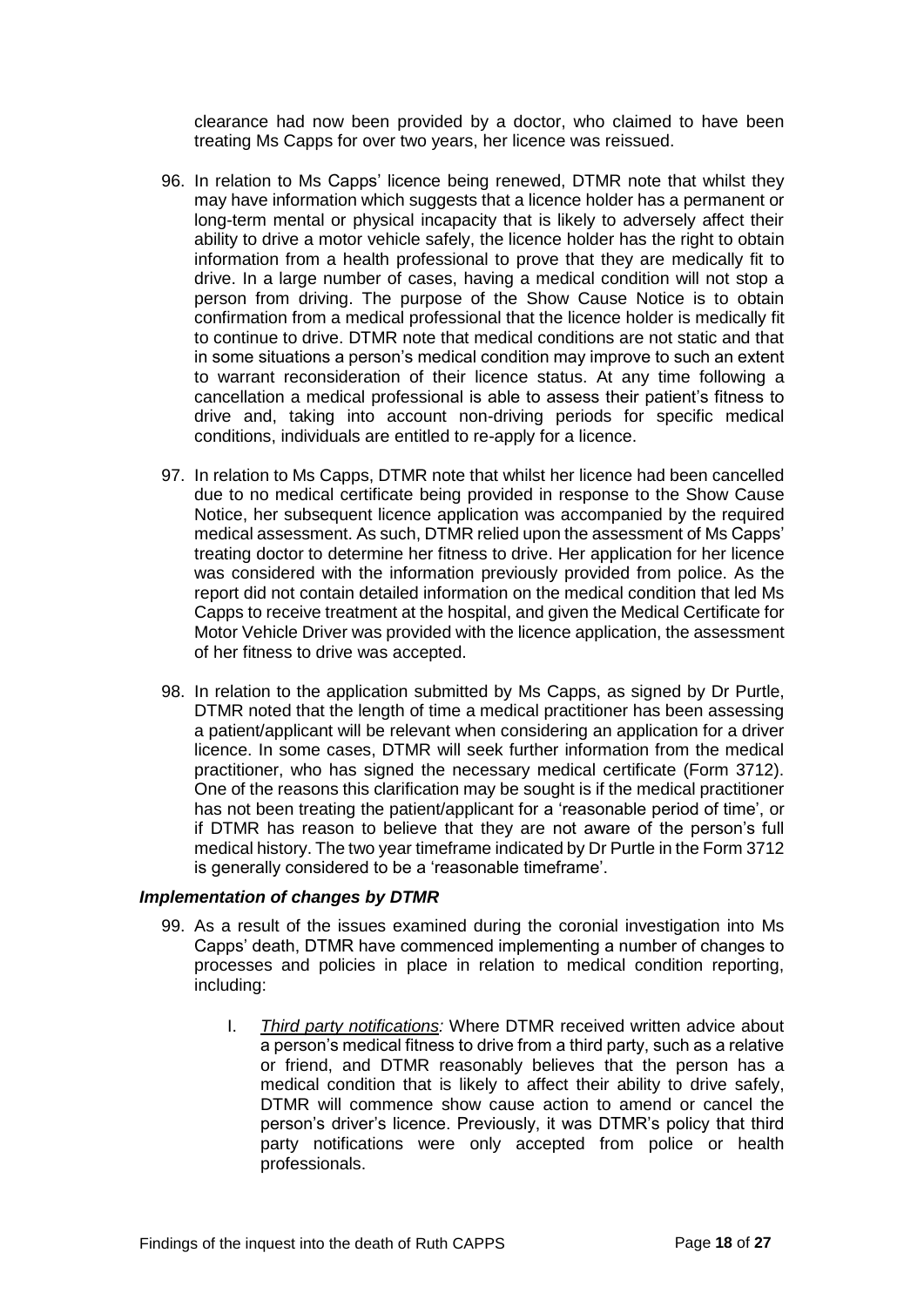- II. *Incomplete or incorrect Medical Certificate for Motor Vehicle Driver form F3712:* If DTMR determine that a person's medical certificate does not comply with the medical standards in the Guidelines, where appropriate, DTMR will notify the health professional by phone about the non-compliance and seek agreement on a suitable resolution. Previously, DTMR's policy was to refer the patient/applicant back to their health practitioner to have the error rectified.
- III. *Reapplying for a driver licence after cancellation on medical grounds or surrender of the licence:* Where DTMR identify that a person's driver's licence has been cancelled on medical grounds, or the person has previously surrendered their licence, and the person reapplies for a licence, DTMR will contact the health practitioner that issues the current medical certificate to discuss the person's circumstances prior to reissuing a driver licence. The health professional will be requested to confirm that they were aware that the person's licence had been previously cancelled or surrendered on medical grounds. Previously, DTMR would only contact a health practitioner if there were identified inconsistencies between the certificates provided with the information in DTMR's database.
- IV. *Review of Medical Certificate for Motor Vehicle Driver form F3712*: To ensure it is fit for purpose, DTMR is presently undertaking a holistic review of the medical certificate in consultation with the Queensland section of the Royal Australian College of General Practitioners. In particular, DTMR have proposed that health professionals will be able to more easily identify whether a person's driver's licence has previously been cancelled or surrendered on medical grounds. It is intended that there will be an emphasis on thoroughness of the medical assessment where the health professional is not familiar with the person and/or the person has only been treated at the practice for a short period of time. Additionally, it is also proposed that health practitioners will be provided with more information in the section where they provide DTMR with a recommendation regarding the person's fitness to drive, so that it is clear what the effect will be on the person's driver licence, including conditions/restrictions and medical certificate expiry dates.
- 100. During the inquest, DTMR representative, Ms Jennifer Kenny confirmed that DTMR also intended to review the Form 3195, titled, 'Private and Commercial Vehicle Driver's Health Assessment'. This non-compulsory form, which is mentioned in the notes of Form 3712, contains two parts and includes a health questionnaire for an applicant seeking a driver's licence and a checklist for a health practitioner when conducting their clinical assessment of the applicant/patient. DTMR were also asked to consider a number of proposed policies relevant to medical condition reporting. Relevantly, DTMR submitted:
	- A. Amendment to the Medical Certificate for drivers over the age of 75 be amended to require that doctors test a person's movement, which should include (i) moving feet from brake to accelerator; (ii) able to move the head to look left, right and over both shoulders; and (iii) reaction times, particular the ability to make the right choice when there is an emergent situation.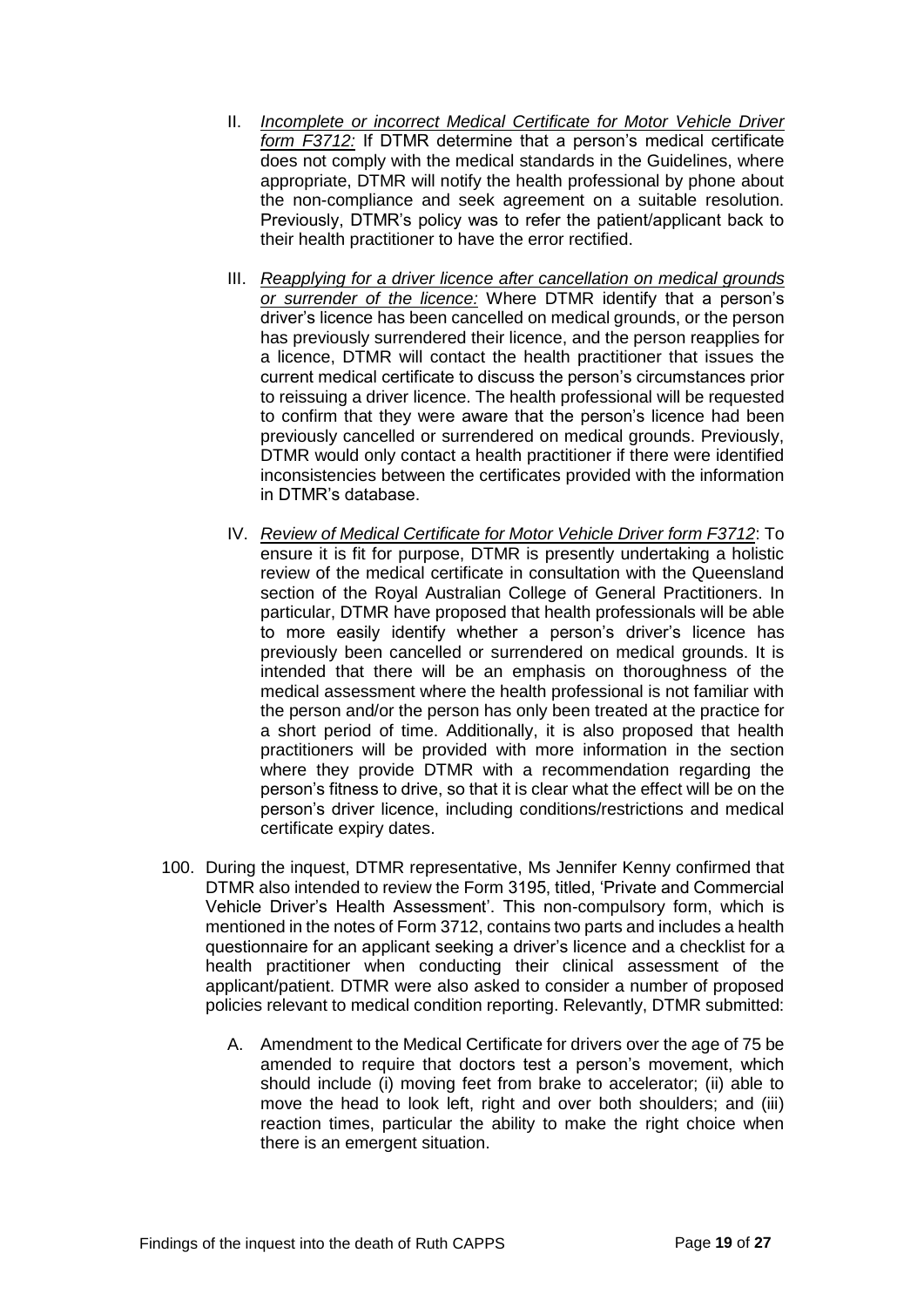DTMR is of the view that the Guidelines should be referred to by health practitioners when they are determining whether a patient is fit to drive. The Medical Certificate for Motor Vehicle Drivers forms instructs health practitioners to conduct their medical assessment in accordance with the national medical standards. DTMR are of the view that the three additional tests proposed are only three criteria which are relevant, whereas the Guidelines provide a more comprehensive guidance to conducting an assessment. DTMR maintain that if health practitioners conduct their medical assessments in accordance with the Guidelines, which adequately addresses the range of conditions that may present in an older driver, the inclusion of these additional considerations would be redundant.

B. In addition to a Medical Certificate, the requirement that any driver over the age of 75 years who is applying for their licence following a previous cancellation, undergo an occupational driving test particularly focused on reaction times and the ability to respond in an emergent situation.

DTMR's position is that the person's treating health practitioner is best placed to determine whether they require an Occupational Therapy Driving Assessment, or any other specialist opinion/treatment, as they manage the person's overall health. Furthermore, it would be inappropriate in many cases, for a person with certain medical conditions, such as diabetes, to be required to undertake an Occupational Therapy Driving Assessment, as it would not directly assess the effect of that medical condition on a person's ability to drive. As such, DTMR submit that it would be unreasonable to require every person to undertake an Occupational Therapy Driving Assessment simply because they are 75 years or older and have had their driver licence cancelled on medical grounds, as this would be unfair and not a cost effective imposition. Rather, DTMR supports the person's treating health practitioner making a determination as to whether a person should undertake an Occupational Therapy Driving Assessment before making a determination in relation to whether their patient can meet the requirements to hold a driver licence as provided for under the Guidelines.

# <span id="page-21-0"></span>**Further Non-party Submissions**

- 101. During the coronial investigation, the Royal Automobile Club of Queensland (RACQ) and the Royal Australian College of General Practitioners (RACGP) provided further comment in response to the concerns raised about older drivers and medical condition reporting.
- 102. RACQ note that issues associated with older drivers were studied extensively in 2011 and 2012 by The Older Driver Safety Advisory Committee (the Committee). The Committee was convened by the Queensland Government in July 2011 to provide input into the development of appropriate policies and initiatives to improve older driver safety outcomes in Queensland. The Centre for Accident Research and Road Safety – Queensland (CARRS-Q) were also heavily involved in the research. The findings of the study were outlined in the 'Older Driver Safety Advisory Committee Report' (the Report), which was issued in December 2012.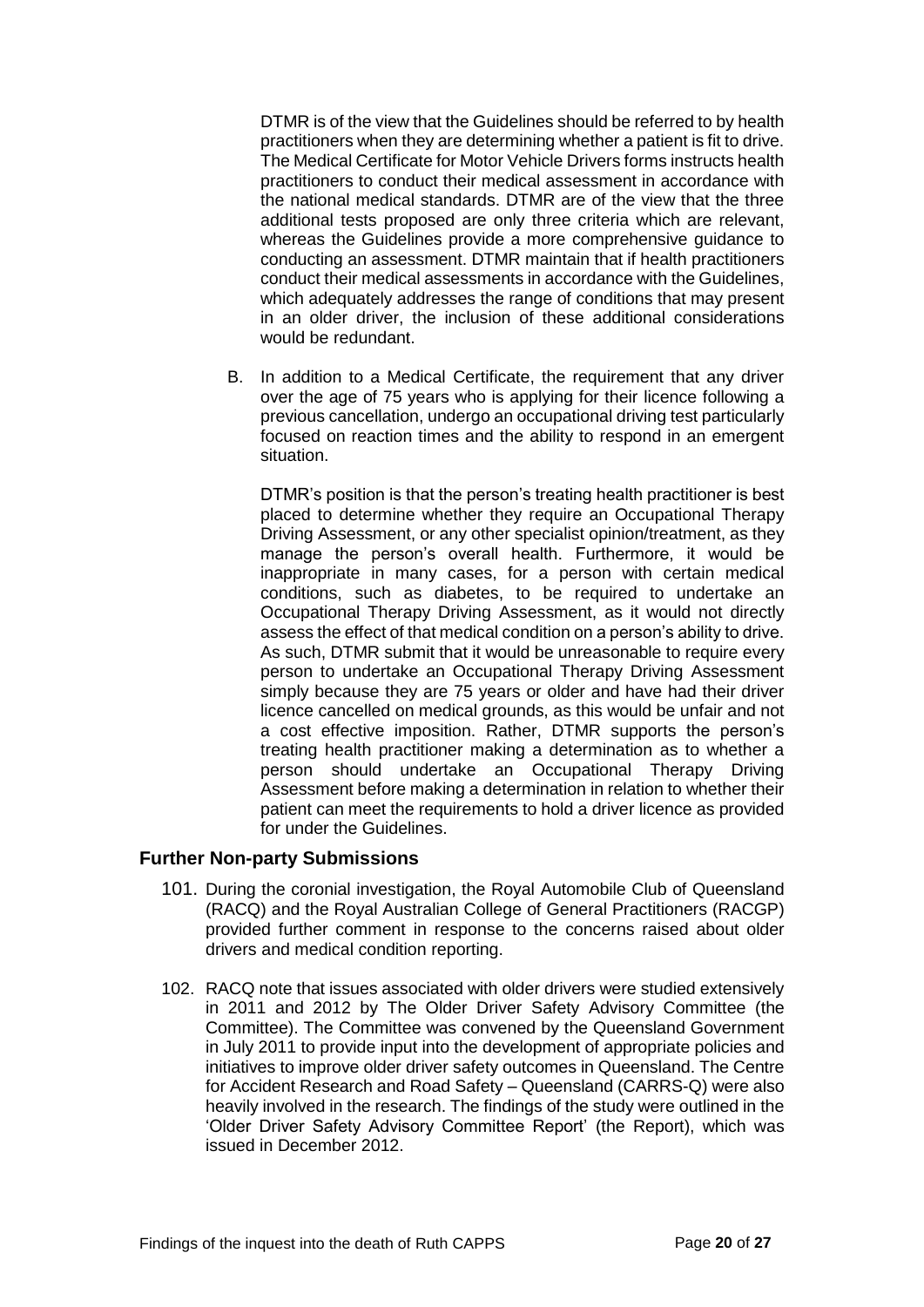- 103. Ultimately, the Committee agreed upon 26 recommendations relating to various older driver associated issues, including the age at which older driver requirements (including medical certificates) are imposed, frequency of driver licence renewal, on-road testing for selected drivers and encouraging family involvement. DTMR confirmed that a majority of the recommendations detailed in this report have been implemented.
- 104. RACQ state that they were 'disappointed that the Committee's report did not recommend compulsory reporting by medical practitioners of medical conditions, which impacted a person's ability to drive safely'. They submit that age should not be a consideration in this issue, but rather the type of impairment and the ability to control a motor vehicle. Furthermore, they suggest that medical practitioners should be required to report failed medical certificate assessments to DTMR, RACQ do not support mandatory driver testing for motorists over the age of 75 years.

# *DTMR's response to RACQ suggestions*

- 105. DTMR are strongly opposed to the suggestion of compulsory reporting, following consultation with the Australian Medical Association and the Royal Australian College of General Practitioners. In particular, concerns were raised as to whether a person who was dependent on their licence for their livelihood and/or mobility would honestly divulge the true extent of their condition, or even seek treatment for a condition, if they were aware that their health practitioner was required to notify DTMR As such, there are concerns that mandatory reporting could compromise the doctor-patient relationship or result in patients continuing to drive without seeking appropriate medical treatment or having a medical condition appropriately managed. This may then result in serious adverse road safety outcomes, which would be contrary to the objective.
- 106. DTMR's position is to encourage health practitioners to notify DTMR about a person's long term or permanent medical condition if they believe that the person will not notify DTMR, the patient will not comply with the recommended medical treatment, or they pose a risk to public safety.
- 107. RACGP provided a number of comments in relation to the licensing requirements in place for drivers over the age of 75 years, including:
	- RACGP strongly recommend that their members use the Private and Commercial Vehicle Driver's Health Assessment (Form 3195), or alternatively keep their own medical examination records to at least a similar standard.
	- RACGP are of the view that the best doctor to perform the medical assessment of the fitness to drive is the applicant's usual General Practitioner, who should be in the best position to know the driver applicant's medical history.
	- Form 3712 already provides a question to the driver applicant requiring a signed answer to a question as to whether they have had a show cause notice issued against them. It is noted that 'this should be a warning to an examining doctor to make enquiries to the driver applicant as to the reason, and also enquiries to DTMR if necessary, and in particular to take extra diligence in their examination'.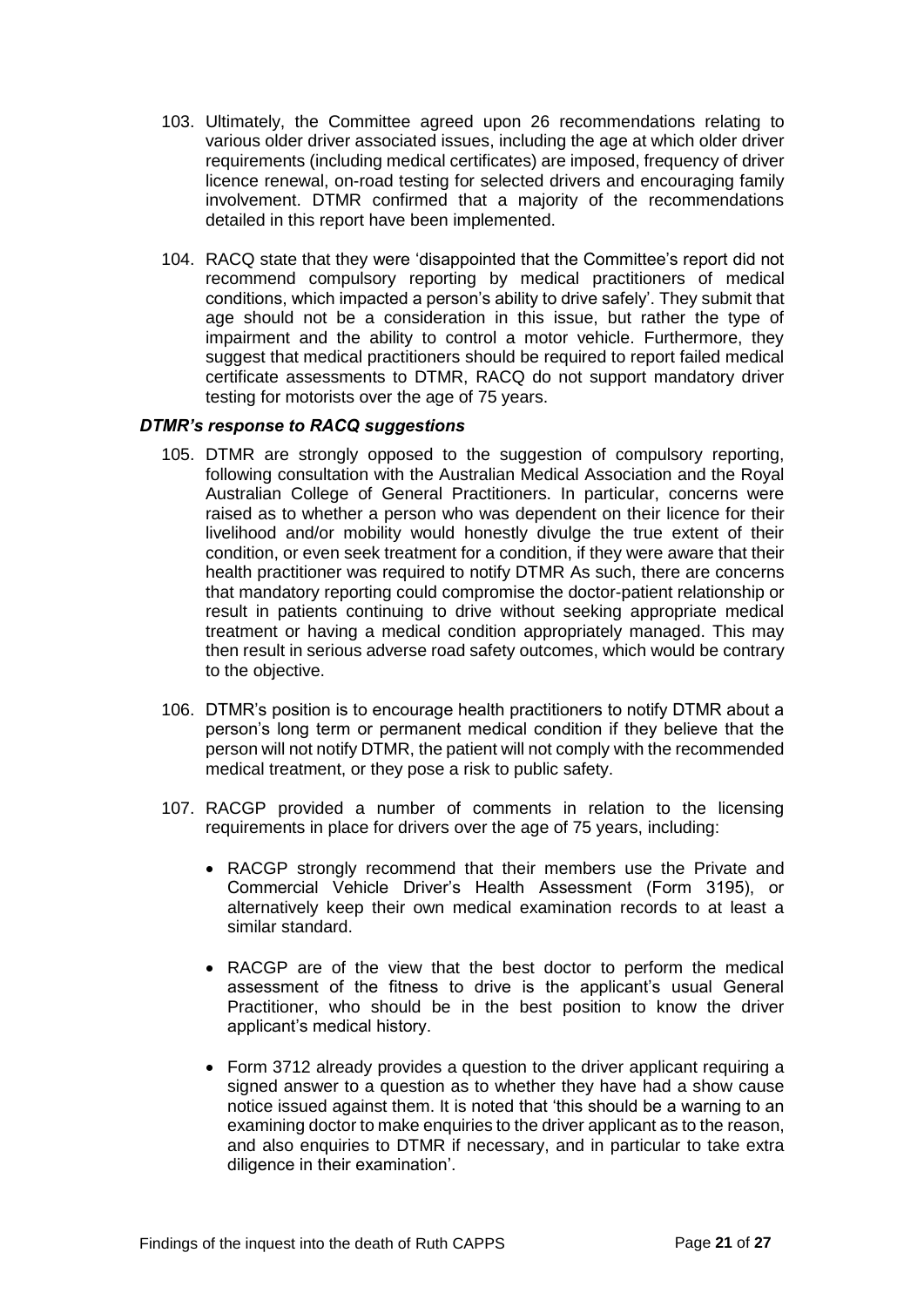- RACGP does not support the introduction of 'mandatory reporting', as adopted in South Australia. They submit that the responsibility to notify DTMR of a medical condition likely to affect the driving task should remain with the driver applicant, as is presently the case. They note that there is a strong possibility that some drivers, being aware of a legal requirement for a doctor to report a potentially serious medical condition, might then avoid going to a doctor, and continue to drive without a current medical certificate, or even a current licence.
- RACGP strongly endorses the desirability of conducting an on-road driving assessment, where logistically possible, wherever a doubt exists in the clinical judgment of the examining doctor, as to the fitness of the patient/applicant.
- RACGP has no objection to a suggestion that any driver applicant aged 75 years and over, applying for their licence following a previous cancellation on medical grounds, undergo an on-road driving test by an experienced Occupational Therapist.
- 108. In direct response to the recommendations made by the FCU investigators, RACGP submitted the following:
	- The existing Form 3195 already makes provision for examination of cervical spine rotation at Part A s. 4.1, and lower limb joint movements, which should cover the issue of foot movement ability from a brake to an accelerator, at s. 4.4 (b). RACGP are of the view that the F3195 form is currently adequate to cover the suggestion of the FCU investigators in relation to the musculoskeletal issues, after which the assessment outcome depends on the thoroughness and clinical judgement of the examining doctor.
	- In addition, F3195 tests reflexes at s. 4.5 and balance at s. 4.6, which are internationally standardized tests, easy to complete in a comprehensive medical examination, and remain valuable.
	- The measurement of reaction times is a more difficult issue within a doctor's office-based medical examination. At present, there are no relatively simple, standardized or verifiable measures of reaction times, suitable for inclusion in the medical assessment of driving fitness. Significantly, it is highlighted that the measurement of reaction times has not been suggested, or been made mandatory by the Guidelines. There is no guidance on how to specifically measure reaction times in the Guidelines, which is presumably due to the standardisation and verification issues associated with such a task. Reaction times are situation specific, and affected by many variables, and are 'probably best considered (and assessed as far as is possible) in the context of an on-road driving assessment'.
	- RACGP respectively submit that in order for reaction times to be examined by medical practitioners in an office setting, there would need to be standardized, relatively simple and verifiable testing methods, which are presently not available.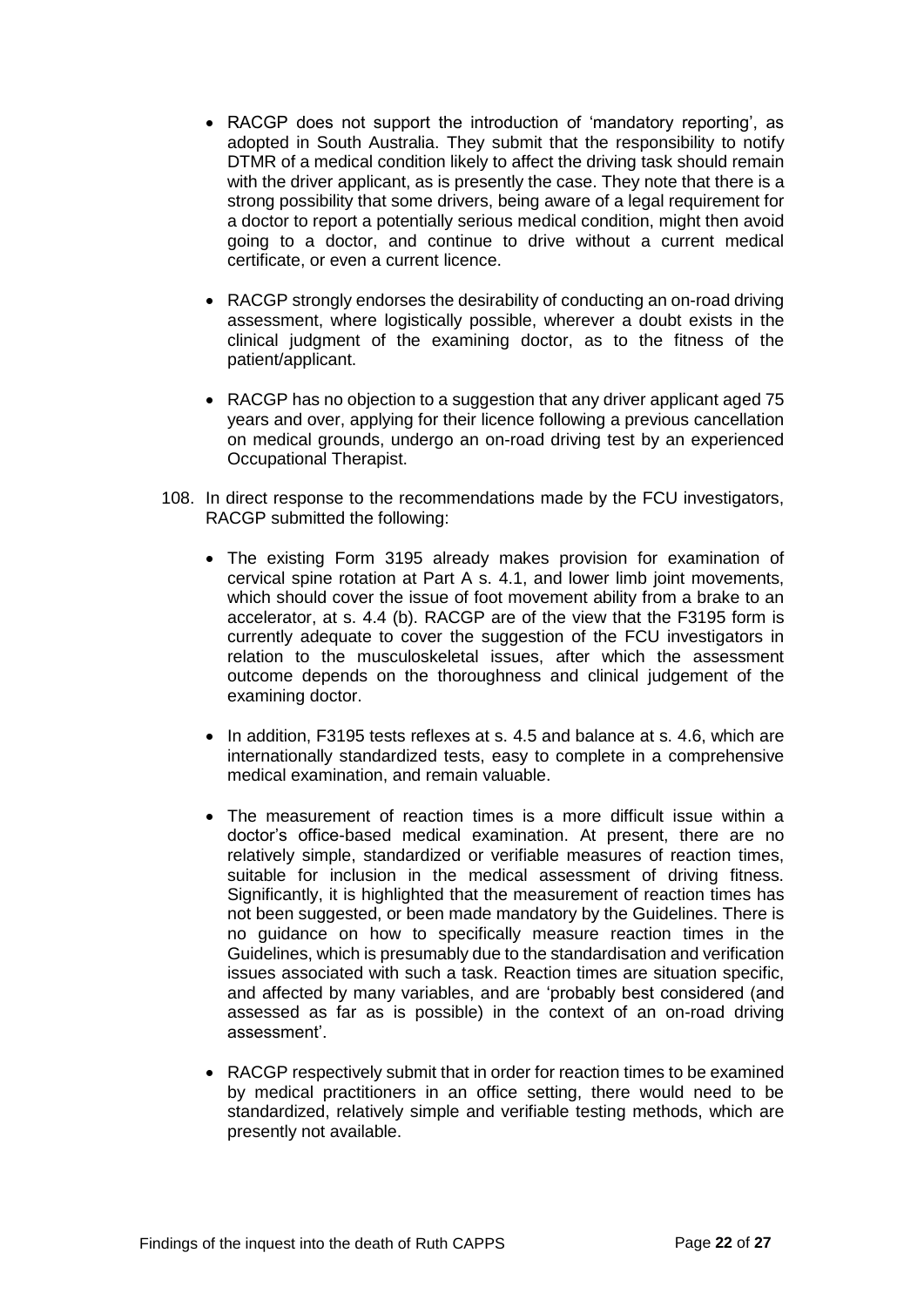109. RACGP submit that the present Form 3712 and Form 3195, currently required and recommended for use by DTMR, are adequate for the certification and medical assessment examination of a person's fitness to drive, and should preferably be undertaken by the applicant's treating doctor.

# <span id="page-24-0"></span>**Analysis of the Coronial Issues**

#### <span id="page-24-1"></span>*The findings required by s. 45 of the Coroners Act 2003*

- 110. In accordance with section 45 of the *Coroners Act 2003* (the Act), a Coroner who is investigating a suspected death must, if possible, make certain findings.
- 111. On the basis of the evidence presented at the inquest, I make the following findings:
	- a. The identity of the deceased person is Ruth Capps;
	- b. Ms Capps died following a head-on motor vehicle collision on Mudgeeraba Road, Mudgeeraba;
	- c. The date of Ms Capps' death was 18 July 2013;
	- d. The place of Ms Capps' death was the Gold Coast Hospital; and
	- e. The cause of Ms Capps' death was multiple injuries due to, or as a consequence of, motor vehicle collision.
- 112. It is clear from the evidence obtained by the FCU investigators during the course of the coronial investigation and the inquest that Ms Capps, whilst driving home to Mudgeeraba at around 10:00am, drifted onto the wrong side of Mudgeeraba Road, and collided with the front of a maxi taxi travelling northbound. There were no tyre friction marks found on the roadway, which suggests that Ms Capps had not attempted to heavily brake prior to the collision. There was no roadway or weather conditions, which contributed to the collision, and both vehicles were mechanically sound.

# *Was Ruth Capps fit to hold a Queensland driver's licence?*

- 113. Considering Ms Capps' recent medical history in its entirety, as well as the evidence of Dr Shah, Dr Fink and Dr Home during the inquest, I find that Ruth Capps was not fit to hold a Queensland driver's licence. She was frail, had limited mobility, suffered from a number of significant medical conditions, some of which were degenerative, and had recently undertaken an Occupational Therapy Driving Assessment, which had deemed her unfit to drive. Notably, Ms Capps had experienced a number of significant falls, which required hospitalization in recent times, and caused consultants and members of the rehabilitation team at the treating hospital, to conclude that Ms Capps did not have the ability to drive a vehicle safely.
- 114. Evidence from friends of Ms Capps, who saw her regularly and provided her with care and assistance in her everyday living, also confirmed her frailty, high fall risk and worsening medical condition. They consistently expressed concern as to Ms Capps' ability to drive safely, which was eventually reported to the Queensland Police Service, and caused DTMR to cancel Ms Capps' licence.
- 115. Despite Ms Capps' licence cancellation, it appears that she was determined to get her independence back by having her licence reinstated.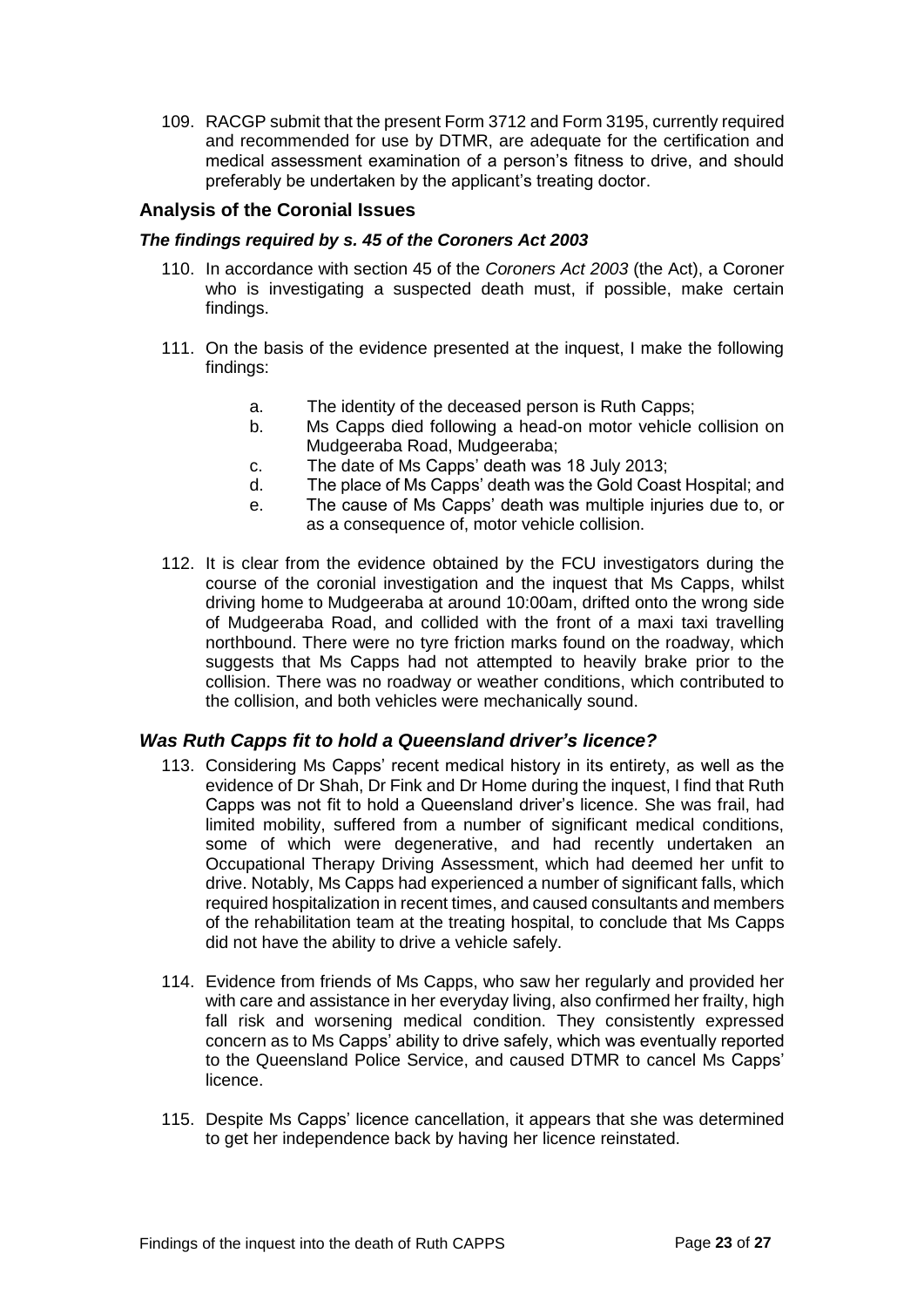- 116. Dr Purtle commenced treating Ms Capps in November 2012, and signed a Medical Certificate for Motor Vehicle Driver in July 2013. During this eight month period, Dr Purtle did not obtain any corroborating information as to Ms Capps' recent medical history. By his own account, he relied solely upon his own recollection of Ms Capps' medical history from when she had previously been a patient of Dr Haynes (some seven years beforehand), as well as Ms Capps' self-reporting. Given Dr Purtle's consistent inability to recall information during the course of the inquest, it seems unlikely that his recollection of Ms Capps' medical history would have been reliable, particularly as previous records were unavailable, and he had only treated her occasionally. In evidence during the inquest, Dr Purtle clearly stated that he did not think it was necessary to obtain any of Ms Capps' recent medical records, as he 'relied upon his own judgment at the time'.
- 117. Despite claims to the contrary, Dr Purtle clearly had a limited understanding of the circumstances which led to Ms Capps' recent licence cancellation. There is no evidence to suggest that he made any attempt to source information as to the reasons for the cancellation. In evidence, it seemed that Dr Purtle did not believe such steps were necessary, and confidently based his assessment of her fitness to drive on Ms Capps' physical presentation at the time. When Ms Capps' medical history is considered in its entirety, coupled with the evidence provided by her friends and previous treating medical practitioners, Dr Purtle's claims as to her mobility and the significant improvements allegedly made shortly prior to her death, seem highly unlikely.
- 118. I find that Dr Purtle failed to follow and apply the applicable Guidelines when assessing Ms Capps' fitness to drive. He did not avail himself of Ms Capps' recent medical history, and the reasons she had previously lost her licence. He was not aware that she had sleep apnoea and other relevant conditions, which should have been considered cumulatively when determining her fitness to drive. As such, he did not have sufficient information to perform an appropriate assessment of Ms Capps' fitness to drive.
- 119. Although Ms Capps may have been cognitively sound, I find that her medical and physical condition as of 1 July 2013 rendered her unfit to hold a Queensland driver's licence and that was so on the 18 July 2013.

# **The role of medical practitioners in assessing a person's fitness to drive and issuing the necessary medical certificates for a licence application/renewal, particularly following a licence cancellation as a result of a show cause notice.**

- 120. The role of medical practitioners in assessing a person's fitness to drive and issuing a Medical Certificate for Motor Vehicle Driver is crucial to ensuring the safety of all roadway users. The Guidelines clearly establish the medical standards for licensing and provide comprehensive and consistent procedures for medical practitioners to follow when assessing a patient's fitness to drive. It is imperative that these Guidelines are followed by all medical practitioners when undertaking such an assessment, to ensure uniformity and sufficient consideration of all relevant factors. The Medical Certificate for Motor Vehicle Driver (Form 3712) clearly states that an assessment is to be undertaken in accordance with the Guidelines.
- 121. It is fundamental that a medical practitioner conducting an assessment of a patient's fitness to drive has a thorough and complete understanding of that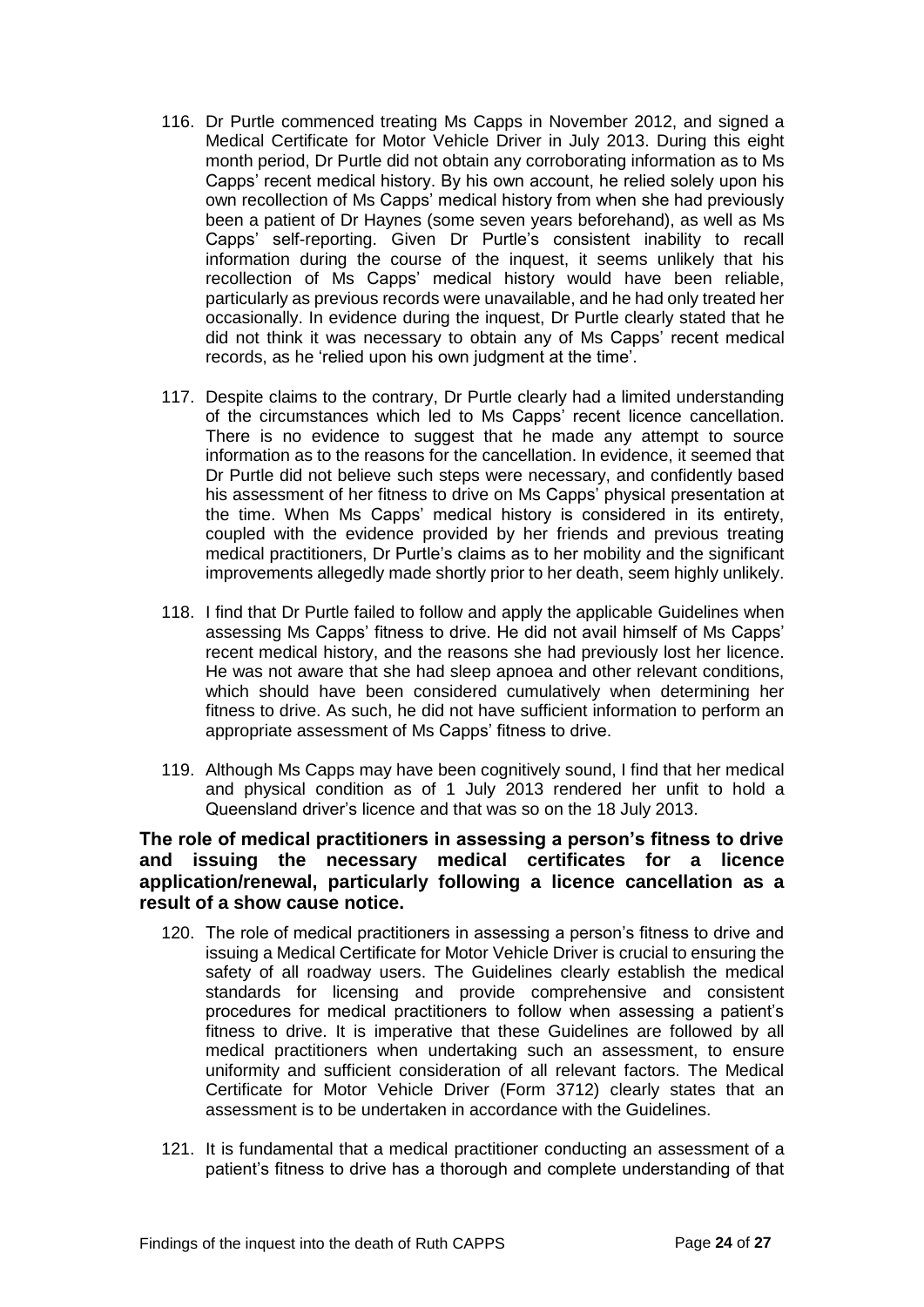patient's medical history and the guideline requirements for undertaking such an assessment.

122. It is reasonable to accept, and the evidence suggests, that a person's treating general practitioner is in the best position to know the applicant's medical history and to assess whether that person is fit to drive a motor vehicle safely. The input of an occupational therapist, specifically tasked to assess driving capability, would also be of assistance on occasion. Subject of course to strict adherence to an assessment regime. This assessment regime, or set of Guidelines, should be drawn by licensing authorities in consultation with various stakeholders including motoring bodies and professional medical colleges and police.

#### *The role and responsibilities of the Department of Transport and Main Roads in relation to assessing driver licence applications/renewals for which a medical certificate is required.*

- 123. As the licensing authority, DTMR has responsibility for assessing and determining whether an application for a driver's licence should be granted. The legislative framework and applicable policies established by DTMR in relation to driver's licence applications is similar to that in other states, and accords with the requirements established in the Guidelines.
- 124. It is reasonable for DTMR, as the licensing authority, to rely upon the assessment of a medical practitioner when determining if a person is medically fit to drive. When assessing an application for a driver's licence, DTMR consider other relevant information available, as well as the length of time a medical practitioner is said to have treated an applicant. Should the term be relatively short, this may cause further enquiries to be made as to whether the medical practitioner is fully aware of the applicant's medical/driving history.
- 125. On this occasion, Dr Purtle incorrectly indicated that he had been treating Ms Capps for two years, which was thought to be a reasonable timeframe by DTMR. Understandably, DTMR relied upon the assessment undertaken by Dr Purtle given his apparent familiarity with the patient, which appeared to include the time period when Ms Capps' licence was initially cancelled. It was reasonable, for DTMR to have relied upon Dr Purtle's assessment of Ms Capps' fitness to drive, without seeking any further clarification or information as he had declared that he had been her treating doctor for two years.

#### *Whether any modification is required to the current regime in relation to driver licence application/renewals and associated medical certificates, following a show cause notice.*

126. The changes presently being considered and implemented by DTMR will assist to ensure that the Medical Certificate for Motor Vehicle Driver and the process of assessing driver's licence applications, adequately manage concerns associated with medical conditions in older drivers and their fitness to drive.

# *Whether there are any further measures that could be introduced, which may assist in preventing similar incidents from occurring in the future.*

127. FCU investigators proposed that various amendments be made to the Medical Certificate for Motor Vehicle Driver (Form 3712). These include standardised testing of reaction times. There may be circumstances where it is apparent to the doctor that such testing is required and that may require the involvement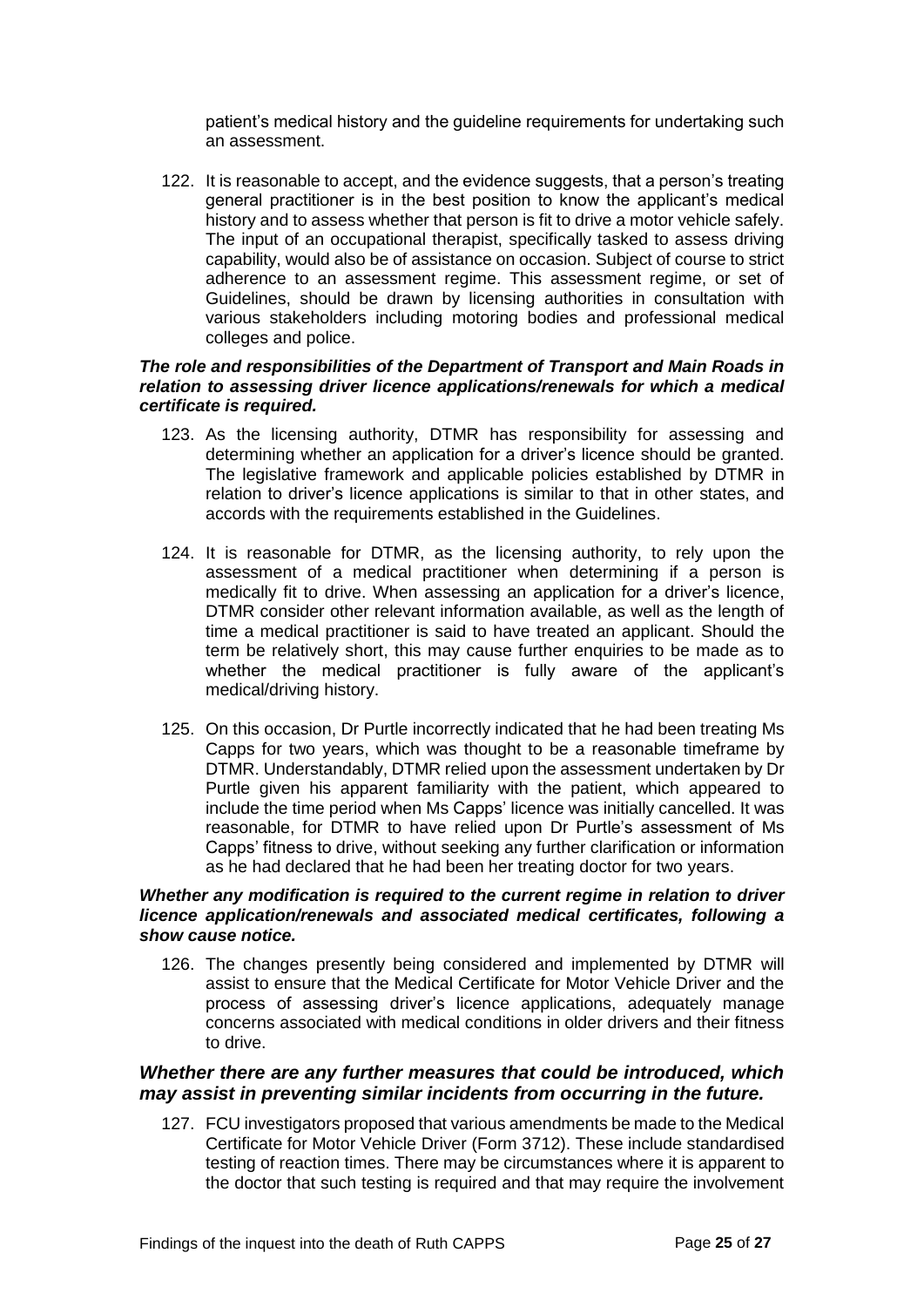of the occupational therapist. DTMR submit that a patient's treating health practitioner is best placed to determine whether such an assessment is necessary.

128. Mandatory reporting by medical practitioners to DTMR for certain medical conditions is not supported by DTMR or RACGP. Reasonable concern has been raised as to the effect such a requirement would have on the patient/doctor relationship, and the possibility that a person may not seek treatment for a condition in the fear that this information will be provided to DTMR Such a requirement could cause some serious adverse road safety outcomes should it be introduced, which would be contrary to the objective.

# <span id="page-27-0"></span>**Recommendations in accordance with s. 46**

- 129. Section 46 of the Act provides that a coroner may comment on anything connected with a death that relates to:
	- a. public health and safety,
	- b. the administration of justice, or
	- c. ways to prevent deaths from happening in similar circumstances in the future.
- 130. Having regard to the serious issues raised in this inquest I make the following recommendation:
	- I. *Review of processes and policies in place in relation to medical reporting by DTMR*

The proposed changes to processes and policies currently in place in relation to medical condition reporting, as identified and commenced by DTMR, will assist to ensure that the current regime addresses the concerns raised by the death of Ruth Capps and the injuries suffered by Mr Sandeep Sing, Mr Allen Ricard Larder and Ms Rona Winifred Larder. I recommend that DTMR continue to prioritize the implementation of these changes, as well as the ongoing review of the current application process, particularly the content and scope of Form 3712 and Form 3195.

# **Exercise discretion of the Coroner to refer Dr Purtle in accordance with s.48(4)**

- 131. Section 48 of the *Coroners Act 2003* gives me a discretion to refer information about a person's professional conduct to the relevant professional disciplinary body if I reasonably believe the information might cause that body to inquire or take steps in relation to the conduct. Having regard to the definition of 'disciplinary body' under s. 48(5) of the Act, the disciplinary body for a health practitioner is the relevant Board.
- 132. Dr Purtle's assessment of Ruth Capps' fitness to drive fell below the standard of care reasonably expected of a medical practitioner in the circumstances. Dr Purtle did not make any attempt to avail himself of her very relevant recent medical history, and has continued to assert his view that such information was not necessary, despite the Guideline requirements. He also made no attempt to ascertain the reasons for Ms Capps' previous licence cancellation. I am not able to say with certainty that, as a direct consequence of Dr Purtle's inadequate assessment, Ruth Capps died and people were injured.